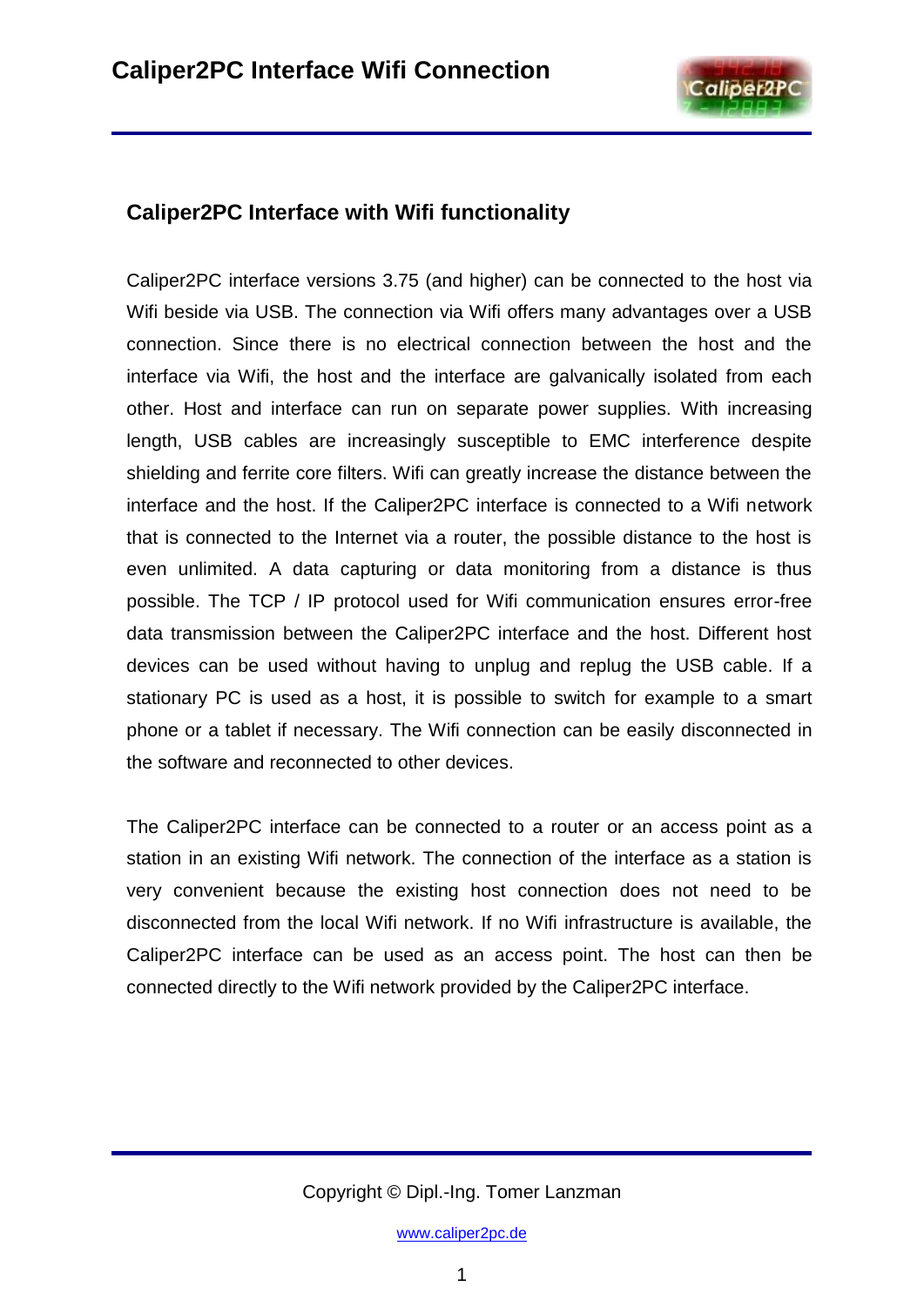

A prerequisite for Wifi support is that the Caliper2PC interface has firmware version 3.75 or higher. To determine the firmware version of the interface, please open the "Caliper2PC Interface - Settings" window like this:

*"Main menu" -> "Input" -> "Settings"*

The firmware version of the currently connected Caliper2PC interface appears in the upper right corner of the settings window.

| Caliper2PC Interface - Settings         |                              |                                     |                   | $\boldsymbol{\mathsf{x}}$ |
|-----------------------------------------|------------------------------|-------------------------------------|-------------------|---------------------------|
| USB:<br>Connected                       | Wifi:<br><b>Disconnected</b> |                                     |                   | Firmware Version: 3.75    |
| $\vee$ Ch 1:<br>Type 250 N.C.           | mm                           | ✔ Approx<br>$inch$ $\Box$ $\circ$   | Hide Units<br>ou- | Capture                   |
| $\vee$ Ch 2:<br>Type 250 N.C.           | mm                           | Approx<br>$\circ$<br>inch           | Hide Units        | Capture                   |
| $\blacktriangleright$ Ch 3:<br>Type 250 | N.C.<br>mm                   | inch<br>$\circ$<br>√ Approx         | Hide Units        | Capture                   |
| $\vee$ Ch 4:<br>Type 250 N.C.           | mm                           | Approx<br>inch<br>$\circ$<br>$\sim$ | Hide Units<br>NW. | Capture                   |
| $\sqrt{$ Ch 5:<br>Type 250              | N.C.<br>mm                   | Approx<br>inch<br>o                 | Hide Units<br>n.  | Capture                   |
| $\blacktriangleright$ Ch 6: Type 250    | N.C.<br>mm                   | $inch$ $\Box$ $\circ$<br>✔ Approx   | Hide Units        | Capture                   |
| <b>BING Encoder</b>                     | Quadrature Encoder           | Rotary Axis                         |                   | Ok<br>Initialize          |
| 21BIT Encoder                           | Analog                       | Mitutoyo Digimatic                  |                   | Network<br>Cancel         |

If the interface supports Wifi, it can now be configured as an access point or as a station. If the firmware version of the interface is before 3.75 Wifi is not supported. Upgrading interface versions prior to 3.75 to Wifi is not possible.

Please note that a perfect Wifi infrastructure with low latency is essential for the Caliper2PC interface to work properly through Wifi. Software that blocks the Wifi adapter should be disabled.

Copyright © Dipl.-Ing. Tomer Lanzman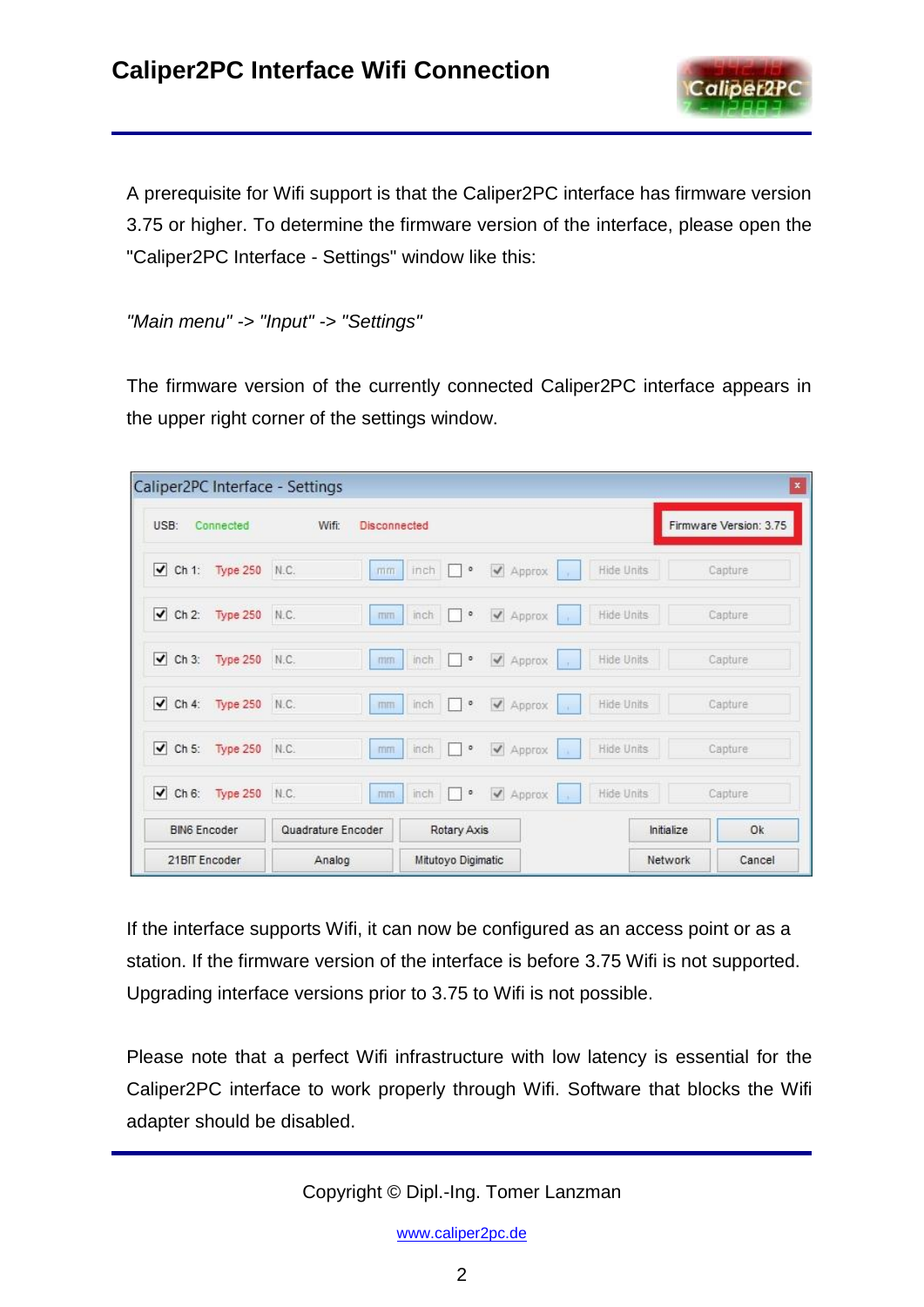

# **Configuring the Caliper2PC Interface as Access Point**

If no local Wifi network is available, the Caliper2PC interface can be configured as an access point. The Caliper2PC interface sets up its own Wifi network to which the host can connect.

Please disconnect all encoders from the Caliper2PC interface first. Connect the Caliper2PC interface via USB cable to a Windows PC on which the Caliper2PC software is installed. Start the Caliper2PC software. After the system has been initialized, turn on the Wifi:

*"Main menu" -> "Input" -> "Wifi"*



If Wifi has been switched on successfully, the Wifi symbol in the submenu "Input" appears as follows:



## Copyright © Dipl.-Ing. Tomer Lanzman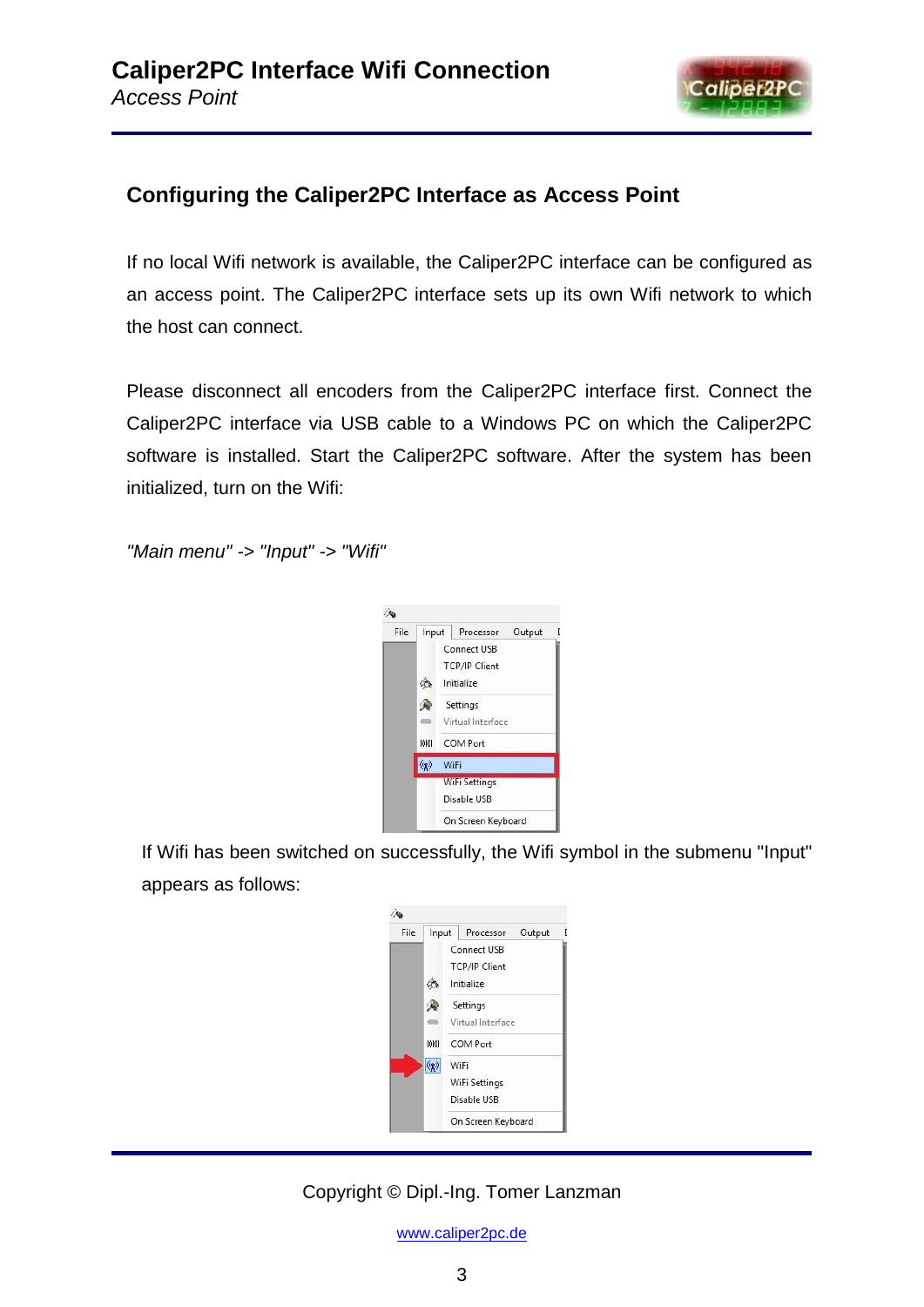

Open the "WiFi Settings" window like this:

*"Main menu" -> "Input" -> "Wifi Settings"*



After the "WiFi Settings" window appears, please wait until the "Status" (on the bottom left of the window) is set to "Ready", this may take a few seconds.

| Access Point<br>Station       |                        |                                                                                                                                                   |                                    |  |
|-------------------------------|------------------------|---------------------------------------------------------------------------------------------------------------------------------------------------|------------------------------------|--|
| <b>IP</b> Address             | 192 168 17 1           | Wifi Module                                                                                                                                       | Mode: Access Point<br>$\mathbf{u}$ |  |
| Subnetmask                    | 255 255 255.0          | WiFi Module Ready                                                                                                                                 |                                    |  |
| <b>DHCP Server</b>            | Enable<br>v            | AT version: 1.4.0.0(May 5 2017 16:10:59)<br>ㅅ<br>SDK version: 2.1.0(116b762)<br>compile time: Aug 12 2018 14:43:25<br>Caliper2PC by Tomer Lanzman |                                    |  |
| Start IP Address              | 192 168 172            |                                                                                                                                                   |                                    |  |
| End IP Address                | 192 168 17.6           |                                                                                                                                                   | $\checkmark$                       |  |
| MAC Address<br>Wifi SSID<br>▿ | 18 fe: 35: 98: d3: 7b  | <b>Station Connected</b>                                                                                                                          | XII                                |  |
|                               | Caliper <sub>2PC</sub> | <b>TCP Client Connected</b>                                                                                                                       | $\mathbf{X}$ i                     |  |
| Wifi Passwort                 | MyPSWD12               | <b>Connected Stations</b>                                                                                                                         |                                    |  |
|                               |                        | IP                                                                                                                                                | MAC:                               |  |
| Channel                       | 1<br>v                 |                                                                                                                                                   |                                    |  |
| Port                          | 1234                   |                                                                                                                                                   |                                    |  |
| Set AP                        |                        |                                                                                                                                                   |                                    |  |
| Read Module<br>Read Flash     |                        |                                                                                                                                                   | Show Connected Stations            |  |
| Status                        |                        |                                                                                                                                                   |                                    |  |
| Ready                         |                        | Initialize Module                                                                                                                                 | OK                                 |  |

Copyright © Dipl.-Ing. Tomer Lanzman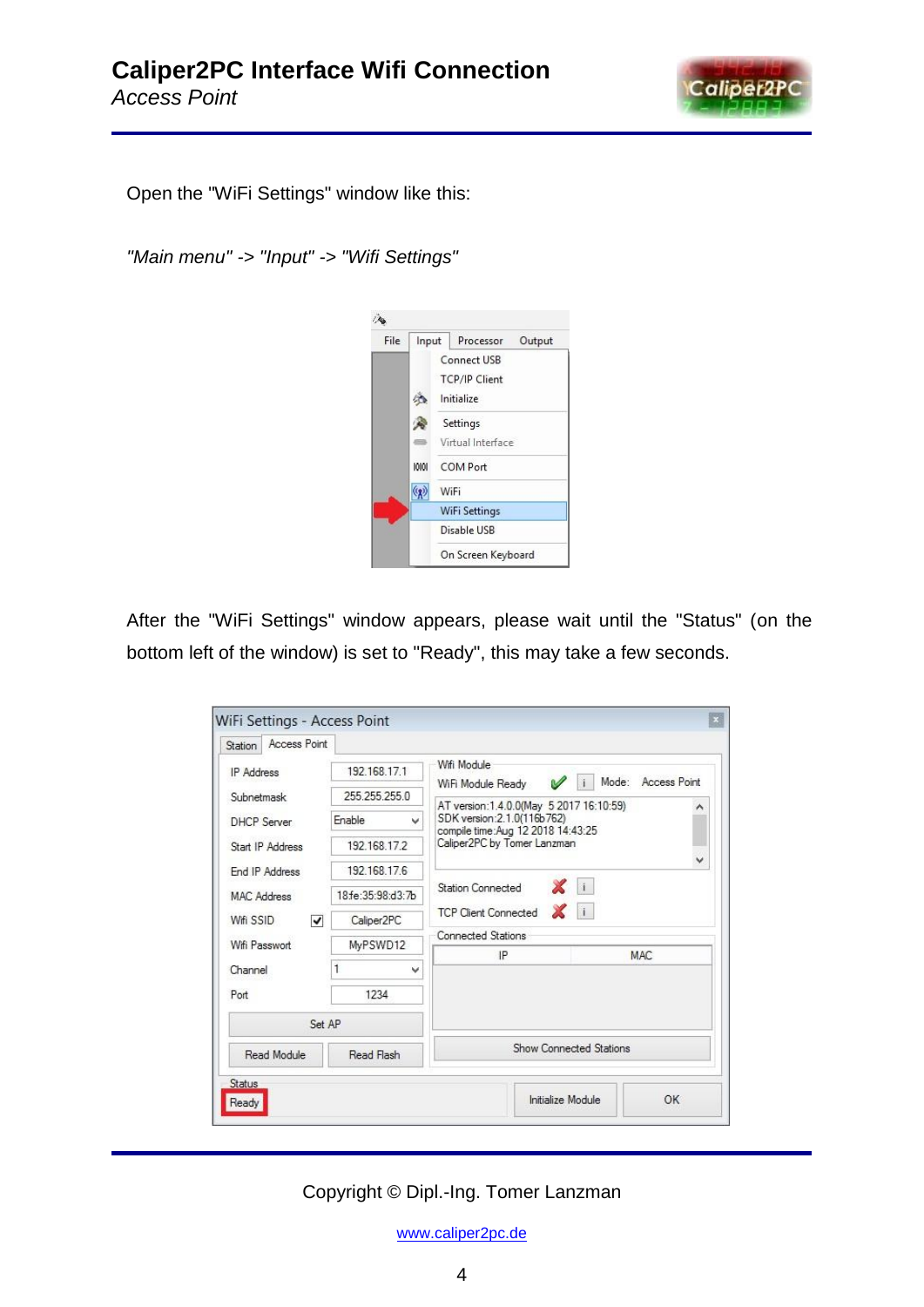

In the "WiFi Settings" window, please select the "Access Point" tab and fill in the following input fields with valid values:

| <b>Field</b>            | <b>Value</b>           | <b>Meaning</b>                                                                           |
|-------------------------|------------------------|------------------------------------------------------------------------------------------|
| <b>IP Address</b>       | 192.168.17.1           | IP Address of the<br>Caliper2PC Interface                                                |
| Subnetmask              | 255.255.255.0          | Subnet mask of the<br>Caliper2PC Interface                                               |
| <b>DHCP Server</b>      | Enable                 | Caliper2PC Interface is<br>responsible for the IP<br>Address assignment to<br>the client |
| <b>Start IP Address</b> | 192.168.17.2           | This IP Address will be<br>assigned to the first client                                  |
| End IP Address          | 192.268.17.6           | Last IP Address that can<br>be assigned                                                  |
| <b>MAC Address</b>      | 18:FE:35:98:D3:7B      | Physical Address of the<br>Caliper2PC Interfaces                                         |
| Wifi SSID (Broadcast)   | Check Box is checked   | Wifi network name<br>(SSID) will be broadcast                                            |
| Wifi SSID               | Caliper <sub>2PC</sub> | Wifi network name<br>(SSID)                                                              |

Copyright © Dipl.-Ing. Tomer Lanzman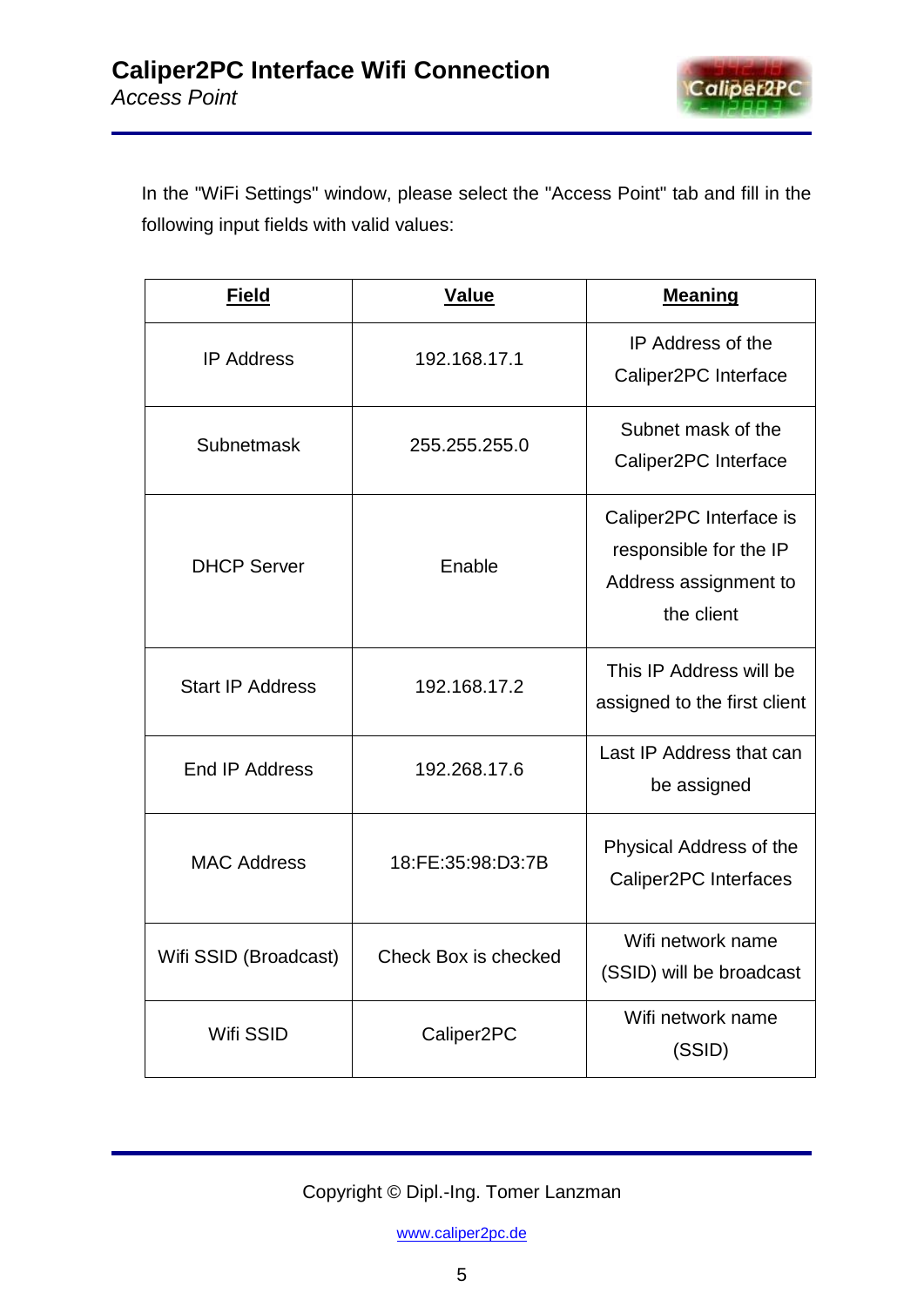

| Wifi Password | MyPSWD12 | This password is<br>requested when logging<br>on to the Caliper2PC Wifi<br>network |
|---------------|----------|------------------------------------------------------------------------------------|
| Channel       |          | Wifi broadcast Channel                                                             |
| Port          | 1234     | Port Number that the<br>client must use                                            |

Please change the values specified in the table only if absolutely necessary. After all values have been set, they must be written to the flash memory. Please click the button "Set AP".

| Read Module<br>Read Flash<br>Status                                      |                        |                                       |                                                                   |                                           |              |  |
|--------------------------------------------------------------------------|------------------------|---------------------------------------|-------------------------------------------------------------------|-------------------------------------------|--------------|--|
|                                                                          | Set AP                 |                                       |                                                                   | <b>Show Connected Stations</b>            |              |  |
| Port                                                                     |                        | 1234                                  |                                                                   |                                           |              |  |
| Channel                                                                  |                        | 1                                     | $\checkmark$                                                      |                                           |              |  |
|                                                                          |                        |                                       |                                                                   | <b>MAC</b><br>IP                          |              |  |
| <b>MAC Address</b><br>Wifi SSID<br>$\blacktriangledown$<br>Wifi Password |                        | <b>Connected Stations</b><br>MyPSWD12 |                                                                   |                                           |              |  |
|                                                                          | Caliper <sub>2PC</sub> |                                       | XII<br><b>TCP Client Connected</b>                                |                                           |              |  |
|                                                                          | 18.fe:35:98:d3:7b      | X i<br><b>Station Connected</b>       |                                                                   |                                           |              |  |
| End IP Address                                                           |                        | 192.168.17.6                          |                                                                   |                                           |              |  |
| <b>DHCP</b> Server<br>Start IP Address                                   | 192.168.17.2           |                                       | Caliper2PC by Tomer Lanzman                                       |                                           |              |  |
|                                                                          | Enable                 | v                                     | SDK version: 2.1.0(116b762)<br>compile time: Aug 12 2018 14:43:25 |                                           |              |  |
| Subnetmask                                                               |                        | 255 255 255 0                         |                                                                   | AT version:1.4.0.0(May 5 2017 16:10:59)   |              |  |
| <b>IP</b> Address                                                        |                        | 192.168.17.1                          |                                                                   | Wifi Module<br>Mode:<br>WiFi Module Ready | Access Point |  |

Copyright © Dipl.-Ing. Tomer Lanzman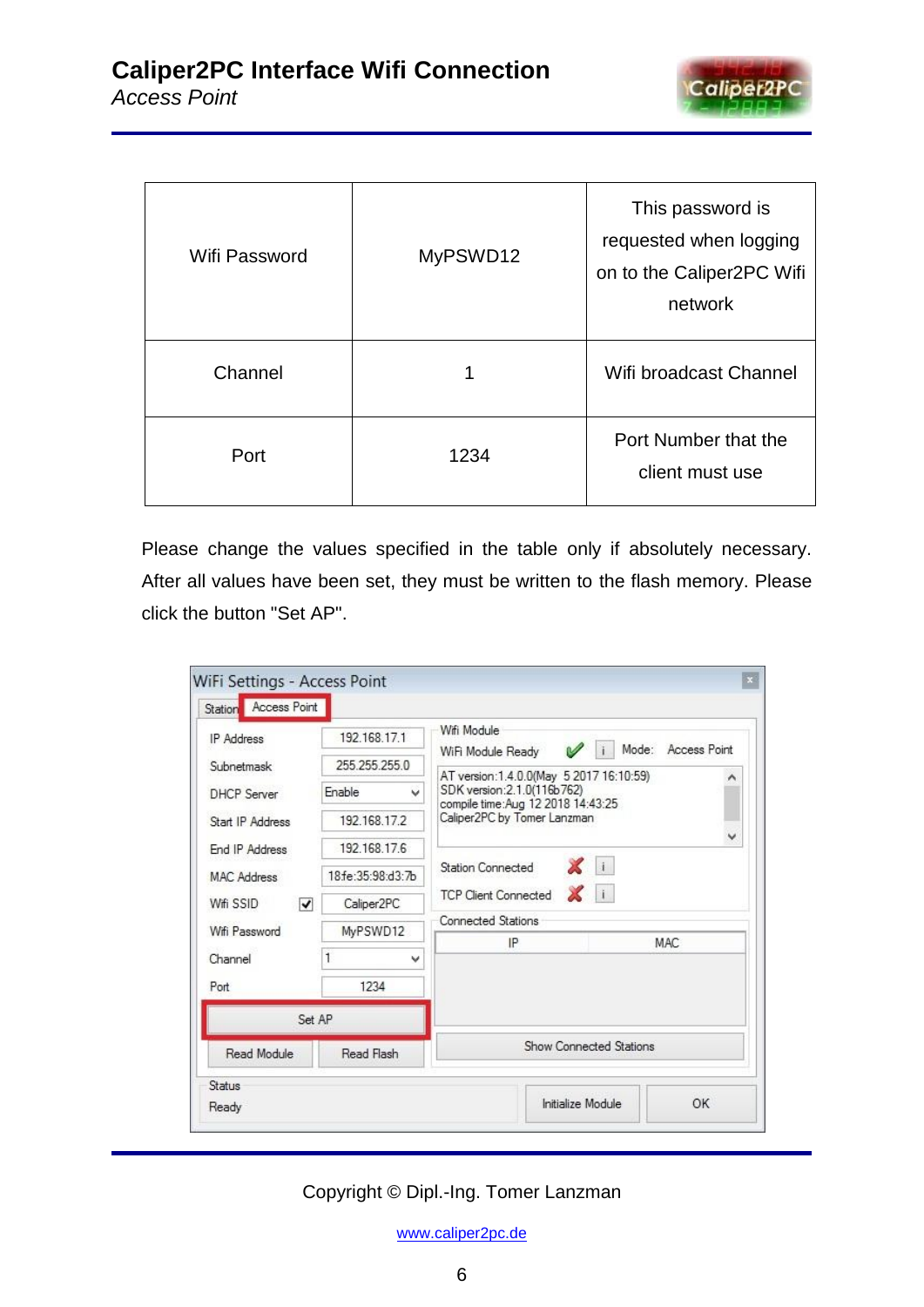

As soon as all values have been set in the flash memory, the status is set to "Done". The Wifi module can now be initialized. To do this, click the "Initialize Module" button in orange. Please close the Caliper2PC software.

| Access Point<br>Station              |                        |                                                                       |  |  |  |
|--------------------------------------|------------------------|-----------------------------------------------------------------------|--|--|--|
| <b>IP</b> Address                    | 192.168.17.1           | Wifi Module<br>Mode:<br><b>Access Point</b>                           |  |  |  |
| Subnetmask                           | 255.255.255.0          | V<br>WiFi Module Ready<br>AT version: 1.4.0.0(May 5 2017 16:10:59)    |  |  |  |
| <b>DHCP</b> Server                   | Enable<br>v            | ^<br>SDK version: 2.1.0(116b762)<br>compile time:Aug 12 2018 14:43:25 |  |  |  |
| Start IP Address                     | 192 168 17 2           | Caliper2PC by Tomer Lanzman                                           |  |  |  |
| End IP Address                       | 192.168.17.6           | v                                                                     |  |  |  |
| <b>MAC Address</b><br>Wifi SSID<br>√ | 18 fe: 35: 98: d3: 7b  | Xi<br><b>Station Connected</b>                                        |  |  |  |
|                                      | Caliper <sub>2PC</sub> | $\mathbb{X}$ i<br><b>TCP Client Connected</b>                         |  |  |  |
| Wifi Password                        | MyPSWD12               | Connected Stations                                                    |  |  |  |
| Channel                              | v                      | IP<br><b>MAC</b>                                                      |  |  |  |
| Port                                 | 1234                   |                                                                       |  |  |  |
| Set AP                               |                        |                                                                       |  |  |  |
| Read Module<br>Read Flash            |                        | Show Connected Stations                                               |  |  |  |

Copyright © Dipl.-Ing. Tomer Lanzman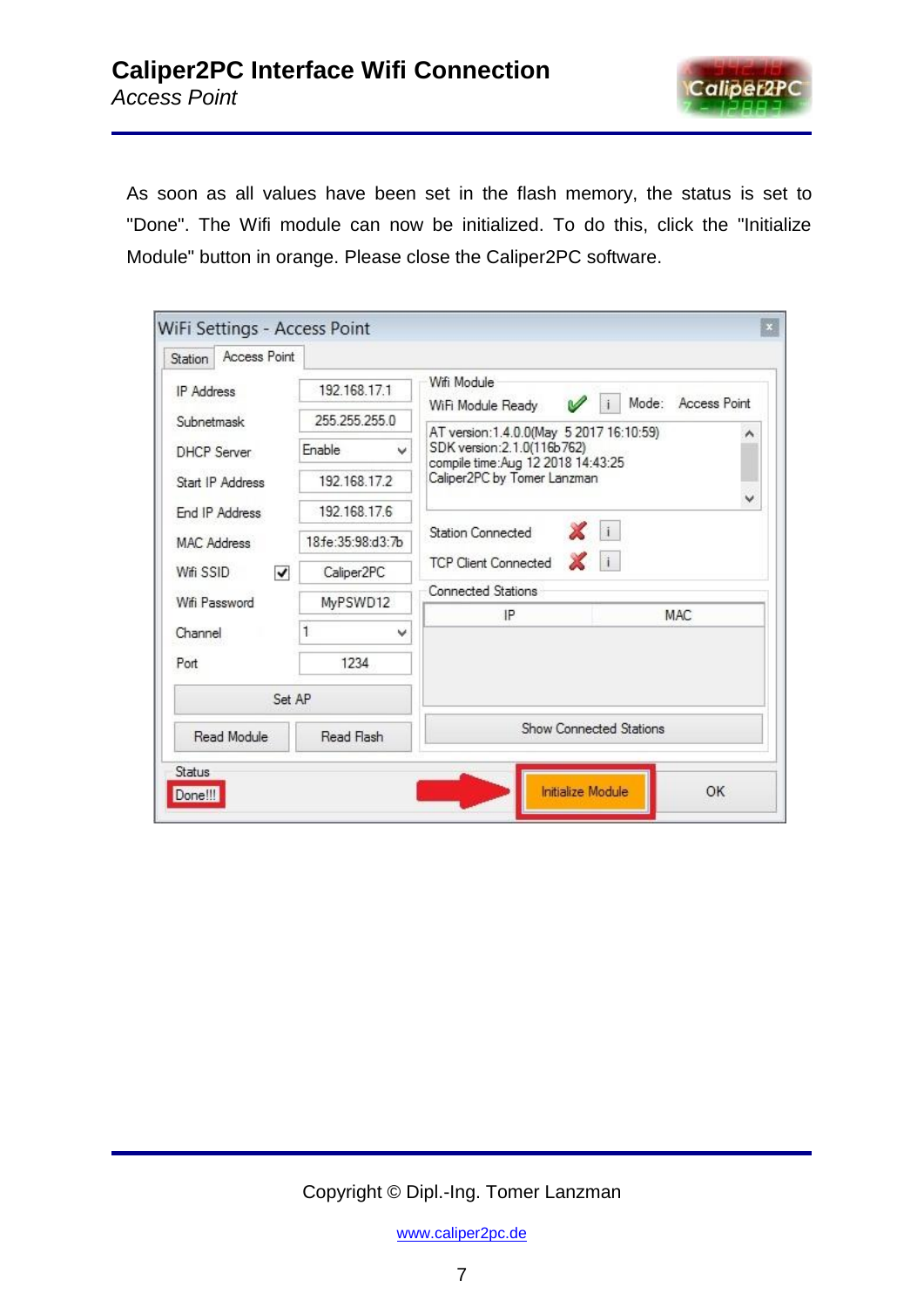

# **Connecting Wifi using the Caliper2PC interface as Access Point**

A prerequisite for a Wifi connection with the interface is that the host has a 2.4Ghz 802.11N / G / B WLAN card. All laptops available on the market today have a WLAN card integrated and can be connected via Wifi without additional hardware. If a PC without a WLAN card is used as a host, a USB WLAN adapter must be installed. These adapters can be found in every computer shop for little money.

**Please Note:** Before the Caliper2PC software can communicate with the interface via Wifi, it must be ensured that there is no existing USB connection to the host (see page 25).

The host must be connected to the Caliper2PC interface's Wifi network first. Click on the network icon in the taskbar.



This opens the network panel displaying all available Wifi networks nearby. Select the Caliper2PC interface's Wifi network "Caliper2PC" ("Wifi SSID as defined in the settings) and click "Connect".



Copyright © Dipl.-Ing. Tomer Lanzman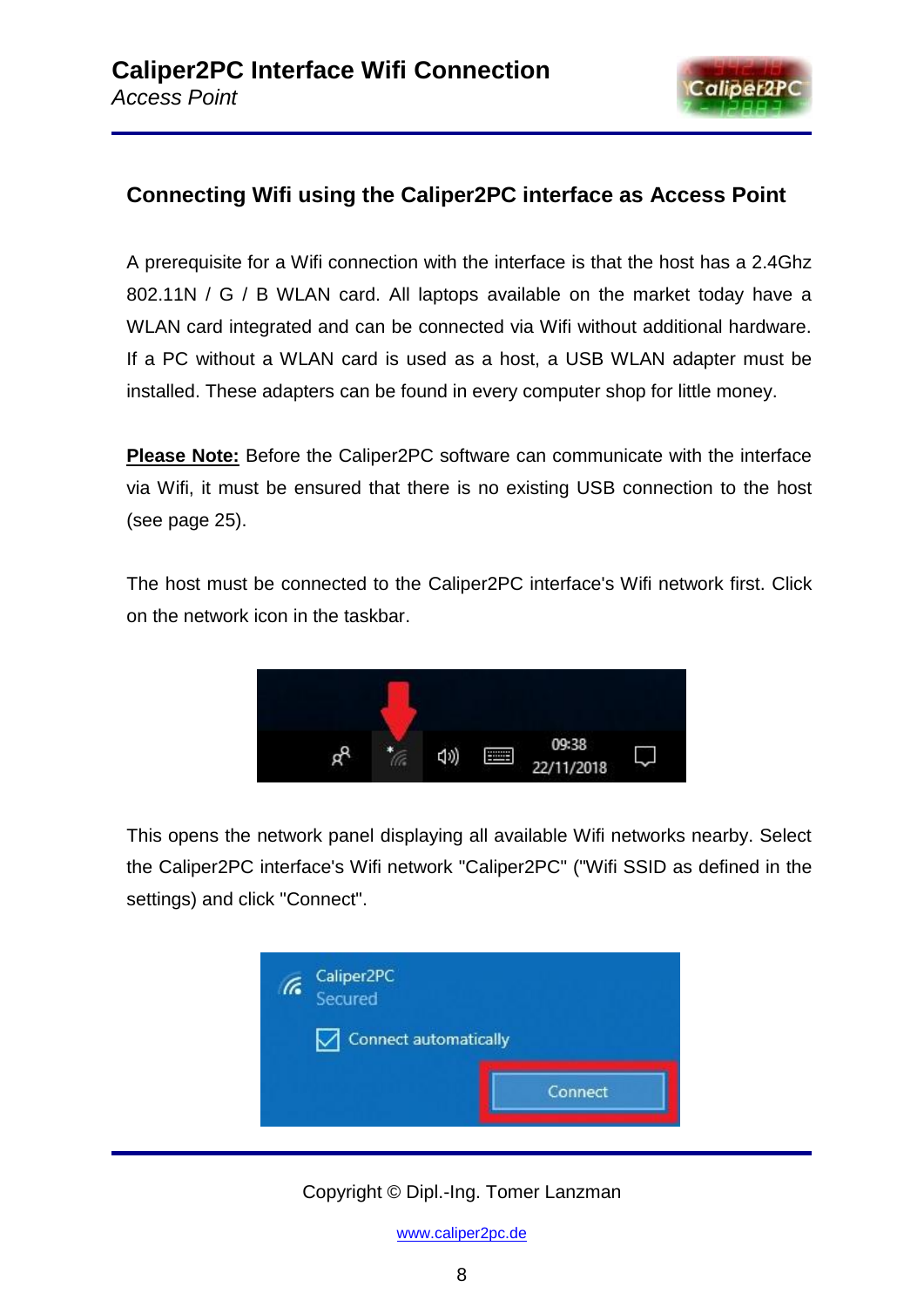

If a Wifi password has been set in the "Wifi Settings" window (eg. "MyPSWD12"), please enter it into the input field for the network security key and then click on the "Next" button.



The password is checked and the Wifi network is connecting.



After the host has been connected to the Caliper2PC Wifi network please start the Caliper2PC software.

Copyright © Dipl.-Ing. Tomer Lanzman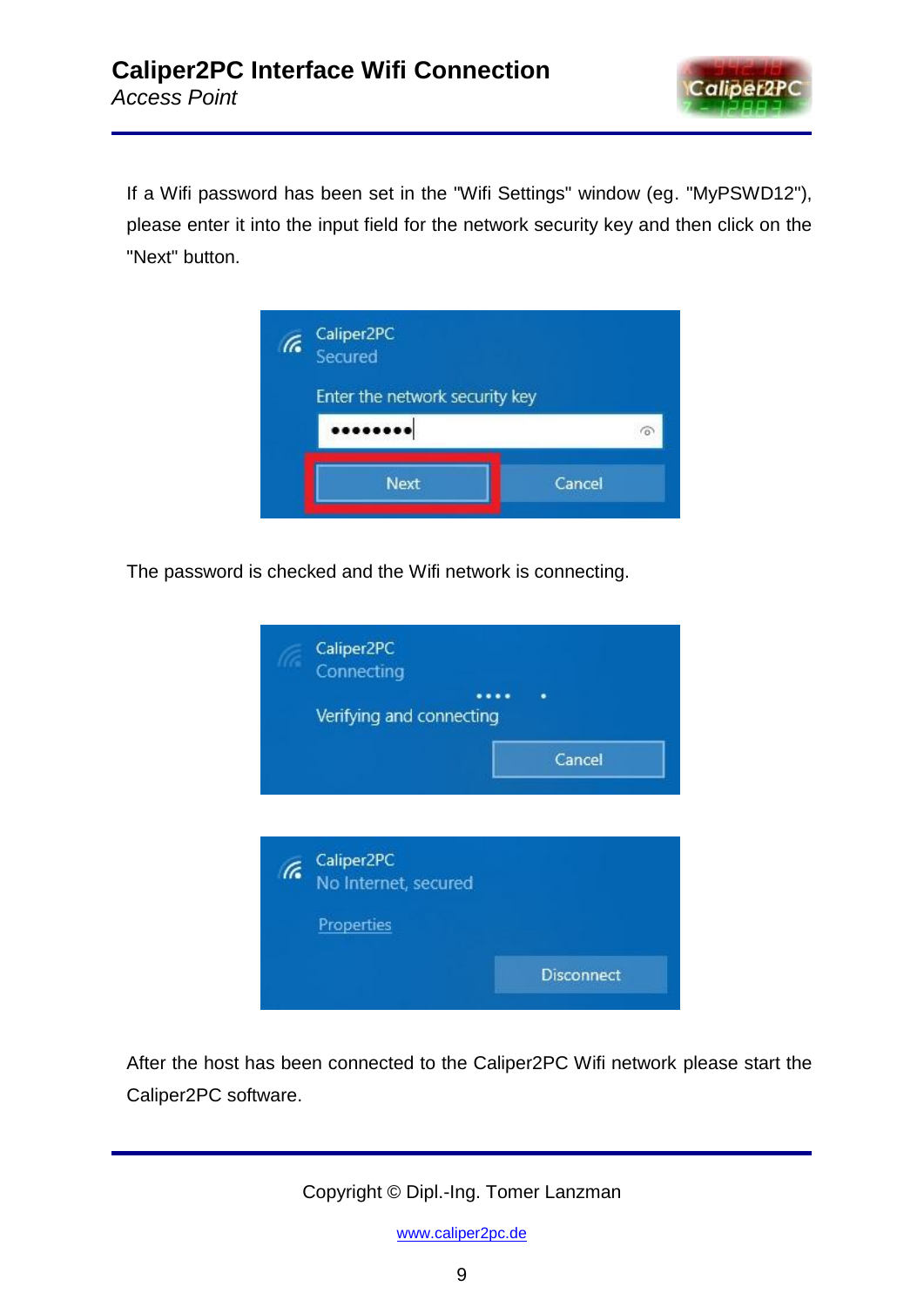

Open the "TCP/IP Client" window like this:

*"Main menu" -> "Input" -> "* TCP/IP Client*"*

| <b>IP Address</b>             | 192.168.17.1 |
|-------------------------------|--------------|
| Port                          | 1234         |
| Auto Connect on program start | ✓            |
| Auto Connect on disconnection | ✔            |
|                               | Save         |
|                               |              |
| <b>TCP Status</b>             | Connected    |
| Connected                     |              |
|                               |              |
|                               |              |

In the "IP Address" field of the "TCP / IP Client" window, please enter the IP address of the Caliper2PC interface (for example, 192.168.17.1 see page 5). In the "Port" field, enter the port number defined in the interface (for example, 1234 see page 6). Then click the "Save" button to apply the values. Click on the "Connect" button to connect the TCP / IP client to the interface. As soon as the TCP / IP client has been successfully connected to the Caliper2PC interface, the Wifi icon appears in the Caliper2PC software in orange.



Copyright © Dipl.-Ing. Tomer Lanzman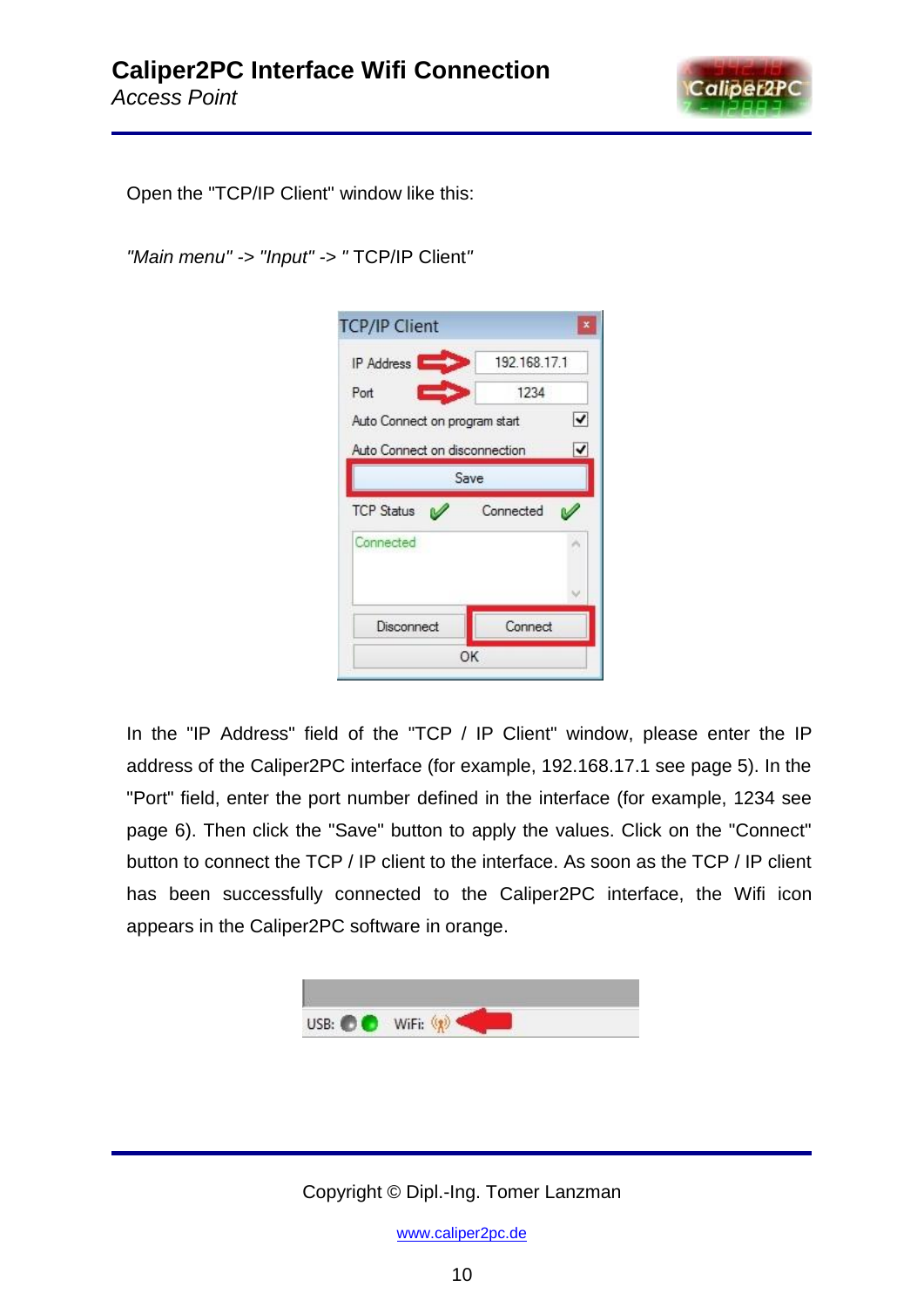

If communication between the Caliper2PC software and the interface has been successfully established, the Wifi symbol appears in the software as an active transmission mast (green, blue, red).



An established Wifi connection is signalized in the Caliper2PC interface by a blue LED.



Copyright © Dipl.-Ing. Tomer Lanzman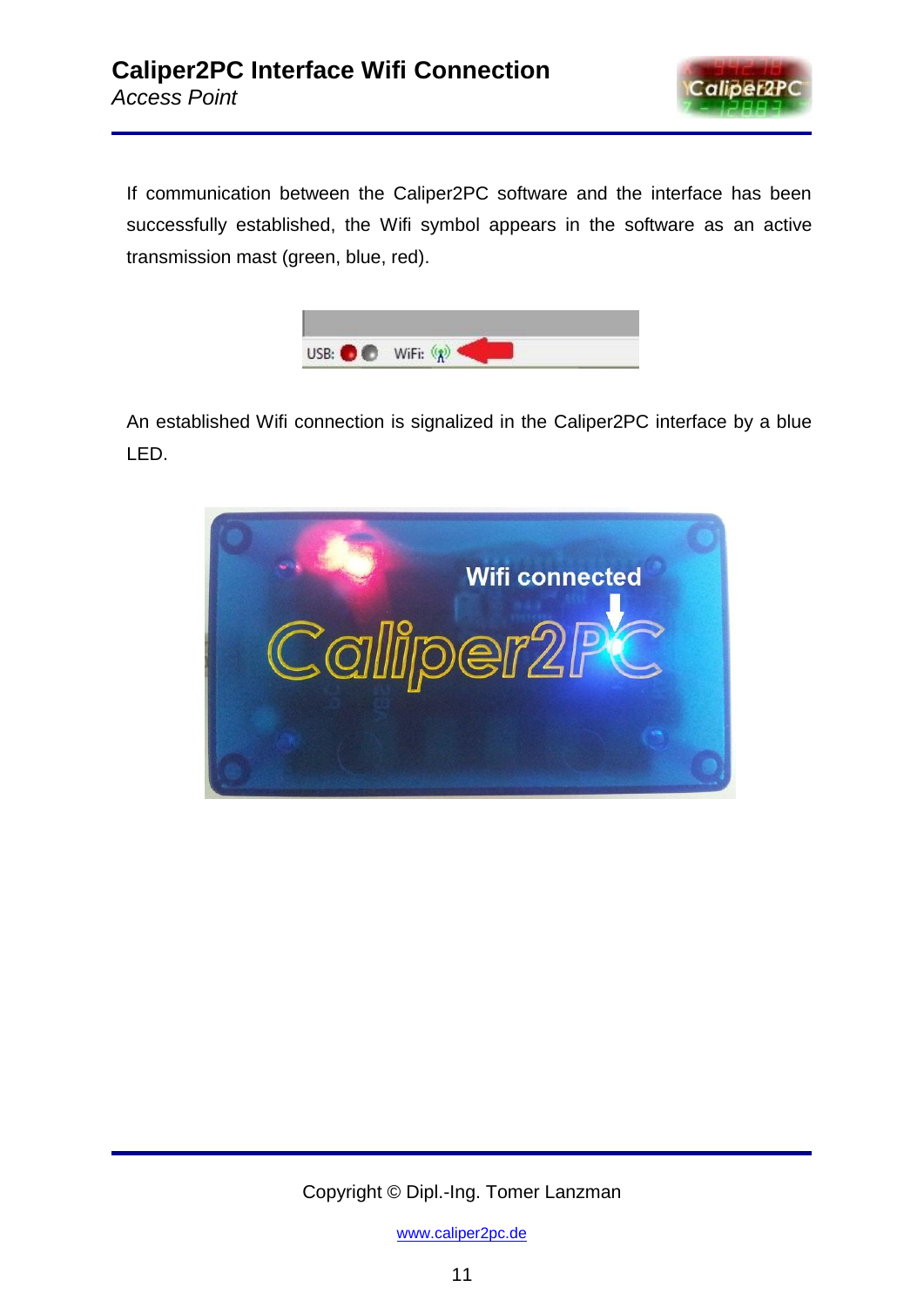

# **Configuring the Caliper2PC Interface as Station**

If a Wifi infrastructure (access point or Wifi router) is available, the Caliper2PC interface can be connected to this network as a station. To configure the Caliper2PC interface, please disconnect all encoders from the interface and connect the interface via USB cable to a Windows PC on which the Caliper2PC software is installed. Start the Caliper2PC software. After the system has been initialized, turn on the Wifi:

*"Main menu" -> "Input" -> "* WiFi*"*



As soon as Wifi has been successfully enabled, the Wifi symbol in the submenu "Input" appears as follows:



## Copyright © Dipl.-Ing. Tomer Lanzman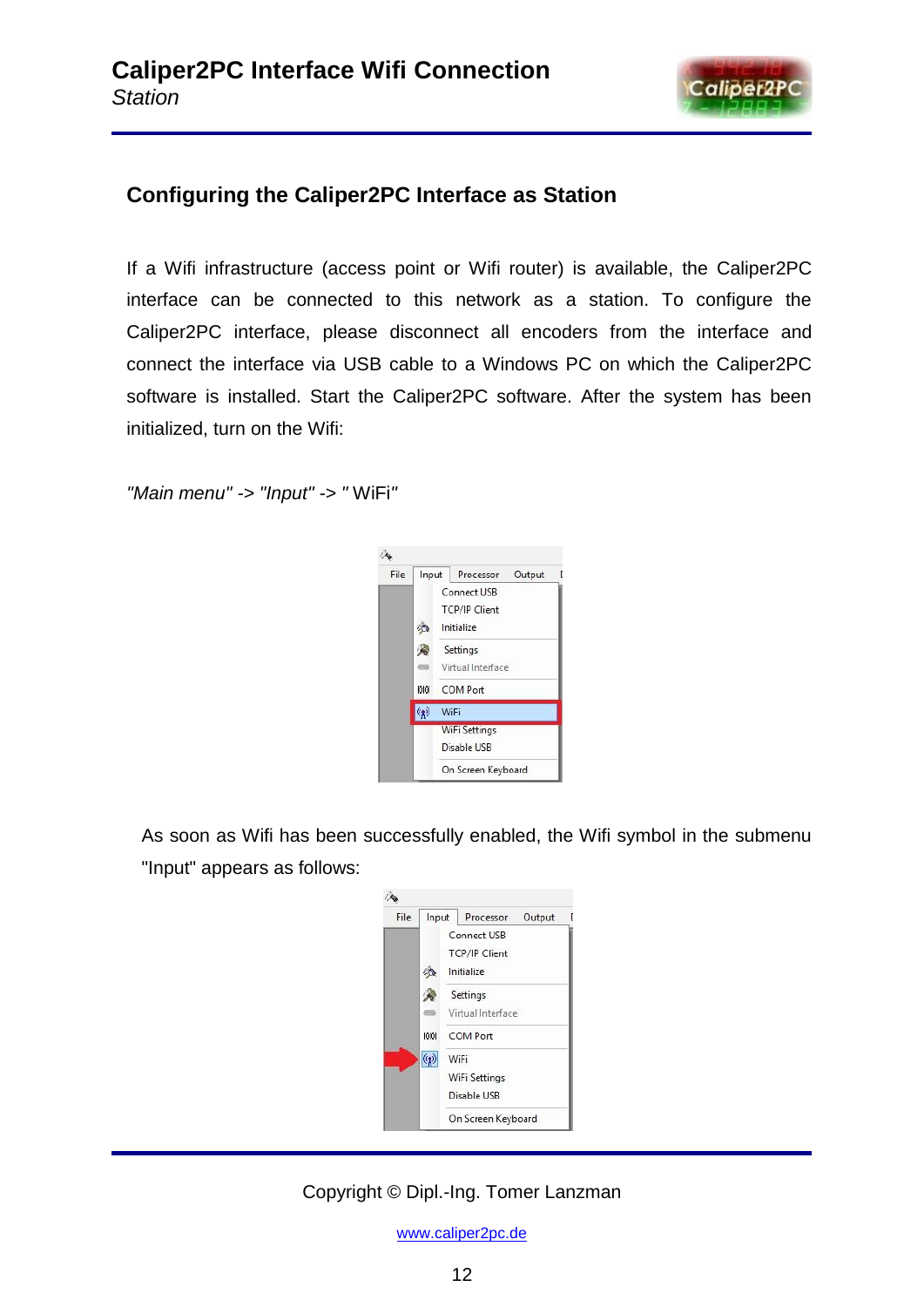

Open the "WiFi Settings" window this way:

*"Main menu" -> "Input" -> "* WiFi Settings*"*



After the "WiFi Settings" window appears, please wait until the "Status" (bottom left of the window) is set to "Ready". This may take a few seconds.

| 192.168.17.1                                | Wifi Module<br>Mode:<br><b>Access Point</b><br>$\mathcal{U}$ i        |  |  |  |
|---------------------------------------------|-----------------------------------------------------------------------|--|--|--|
| 255 255 255 0                               | WiFi Module Ready<br>AT version:1.4.0.0(May 5 2017 16:10:59)          |  |  |  |
| <b><i><u>Fnable</u></i></b><br>$\checkmark$ | ۸<br>SDK version: 2.1.0(116b762)<br>compile time:Aug 12 2018 14:43:25 |  |  |  |
| 192 168 17 2                                | Caliper2PC by Tomer Lanzman                                           |  |  |  |
| 192.168.17.6                                | v                                                                     |  |  |  |
| 18 fe: 35:98: d3: 7b                        | $\mathbf{X}$ i<br><b>Station Connected</b>                            |  |  |  |
| Caliper <sub>2PC</sub>                      | $\mathbf{X}$ i<br><b>TCP Client Connected</b>                         |  |  |  |
| MyPSWD12                                    | <b>Connected Stations</b>                                             |  |  |  |
| v                                           | IP<br><b>MAC</b>                                                      |  |  |  |
| 1234                                        |                                                                       |  |  |  |
|                                             |                                                                       |  |  |  |
| Read Flash                                  | Show Connected Stations                                               |  |  |  |
|                                             | Station <b>Access Point</b><br>Set AP                                 |  |  |  |

Click on the "Station" tab to open the configuration mask.

Copyright © Dipl.-Ing. Tomer Lanzman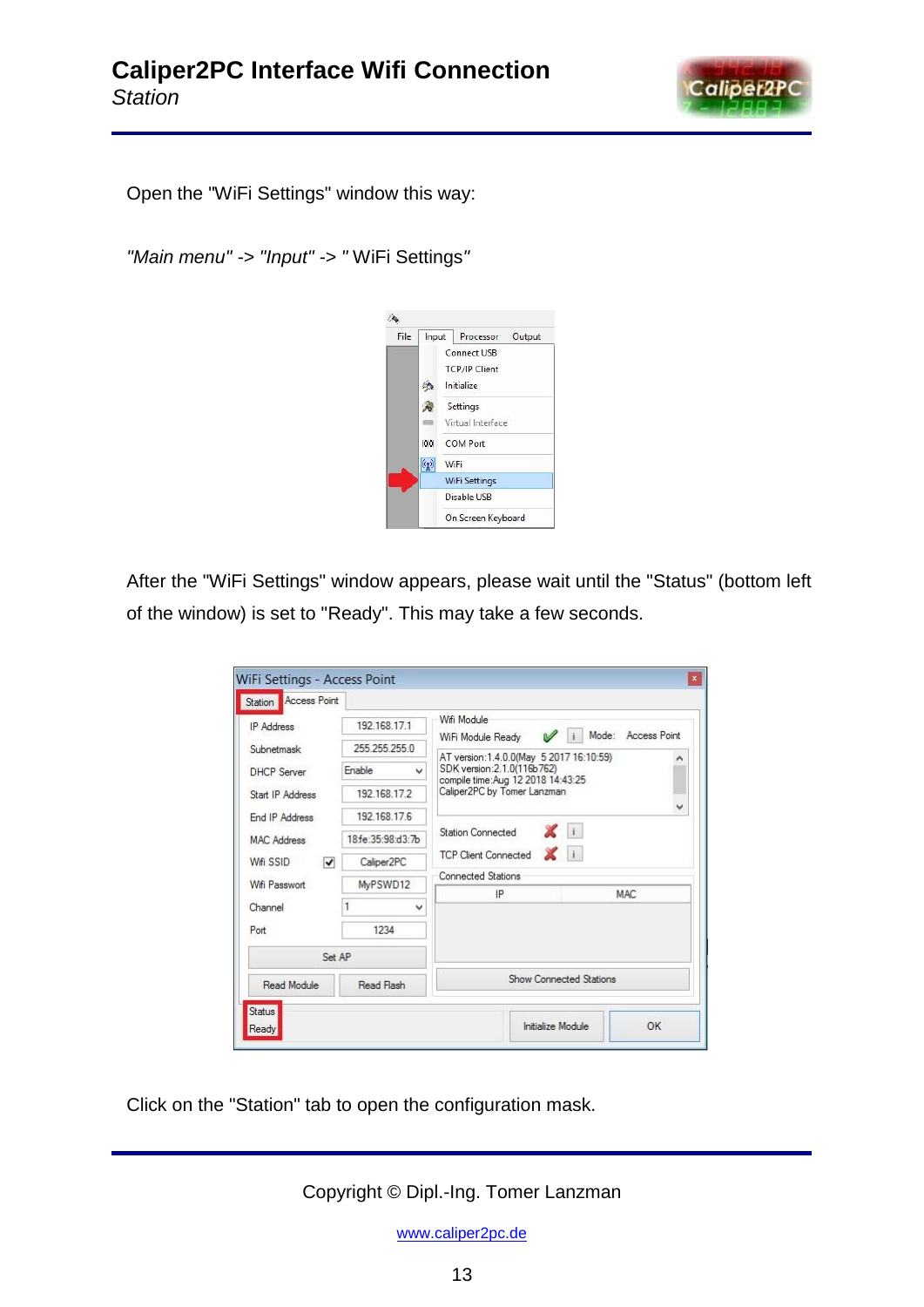

| Station               | Access Point |                   |                             |                                                                                                                                            |              |                |
|-----------------------|--------------|-------------------|-----------------------------|--------------------------------------------------------------------------------------------------------------------------------------------|--------------|----------------|
| DHCP / Static IP      |              | Static IP<br>w    | Wifi Module                 | Mode:<br>$\mathscr{A}$                                                                                                                     |              | Access Point   |
| <b>IP Address</b>     |              | 0.0.0.0           | Wifi Module Ready           |                                                                                                                                            |              |                |
| Gateway<br>Subnetmask |              | 0.0.0.0           |                             | AT version:1.4.0.0(May 5 2017 16:10:59)<br>SDK version: 2.1.0(116b762)<br>compile time:Aug 12 2018 14:43:25<br>Caliper2PC by Tomer Lanzman |              |                |
|                       |              | 0.0.0.0           |                             |                                                                                                                                            |              |                |
| Port                  |              |                   |                             |                                                                                                                                            | Xi           | v              |
| <b>MAC Address</b>    |              | 5c:cf:7f:14f3:2e  | Connect to AP               |                                                                                                                                            |              |                |
| Wifi SSID             |              | My SSID           | <b>TCP Client Connected</b> |                                                                                                                                            |              |                |
| Wifi Password         |              | My Password       | Near APs<br>SSID            |                                                                                                                                            | <b>BSSID</b> | Encryption     |
| AP MAC Address        |              | 00:00:00:00:00:00 |                             |                                                                                                                                            |              |                |
| Initialization Time   |              | v                 |                             |                                                                                                                                            |              |                |
|                       | Set Station  |                   |                             |                                                                                                                                            |              |                |
| Read Module           |              | Read Flash        | <b>Insert Network</b>       |                                                                                                                                            |              | Search Network |
| Status                |              |                   |                             |                                                                                                                                            |              |                |
| Ready                 |              |                   |                             | Initialize Module                                                                                                                          |              | OK             |

The appropriate IP address, subnet mask and gateway for the existing network can be taken from a local computer connected to the network. Please press the key combination "Windows  $(\mathbb{H})$ " + "R" and type the command "cmd" into the "Open" line of the "Run" window. Click the "OK" button to open a Command Prompt window.



Copyright © Dipl.-Ing. Tomer Lanzman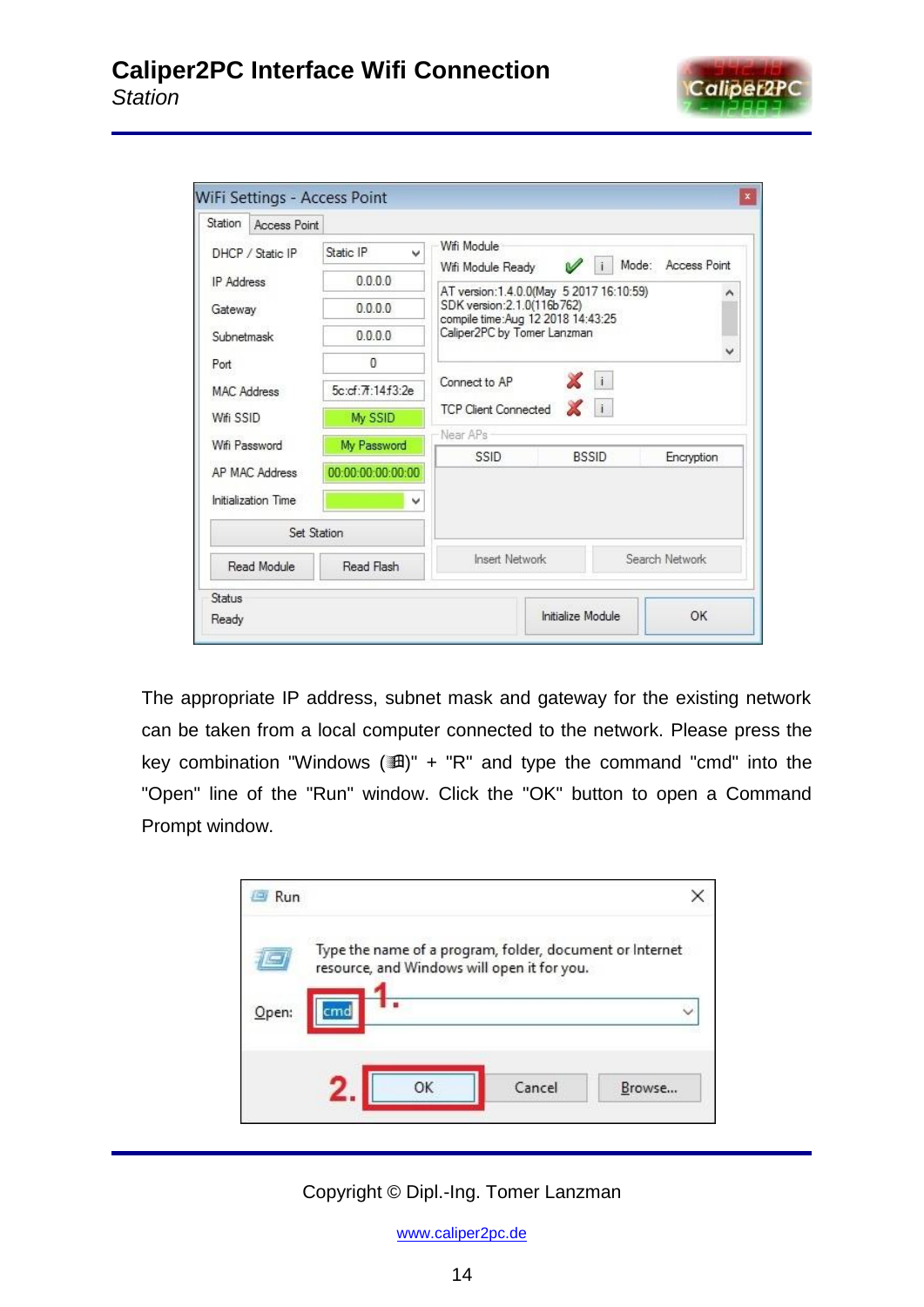



Type "ipconfig" at the command prompt and then click the "Enter" key. The Windows IP Configuration is displayed.



For the active network adapter, the IP address, the subnet mask and the default gateway appear. Make a note of these values and close the Command Prompt window. The default gateway and the subnet mask can be adopted directly in the "WiFi Settings" window in the "Gateway" and "Subnet Mask" fields. The first three numbers of the IP address (e.g. 192.168.1.X) can also be copied.

Copyright © Dipl.-Ing. Tomer Lanzman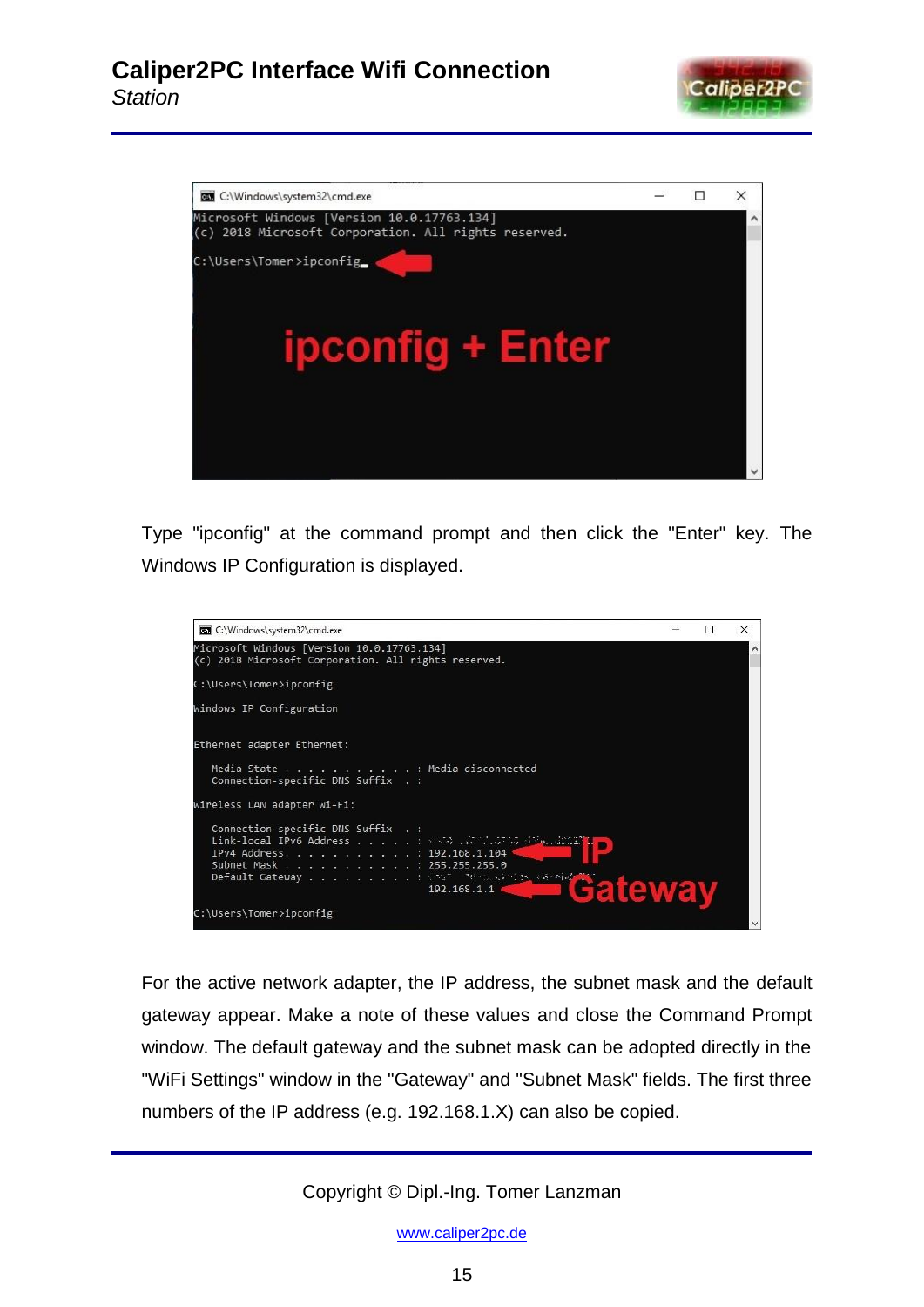

The fourth number "X" of the IP address must be a valid number (0 - 255) that is not used by any other device on the network. In the example shown here, the PC used has the IP address 192.168.1.104 and the gateway has the IP address 192.168.1.1. Accordingly, these addresses are occupied and cannot be assigned to the Caliper2PC interface as a station. The router's DHCP server in the network shown here is configured to assign IP addresses starting at "X" = 100. Therefore, all devices that obtain the IP address from the DHCP server have an IP address where "X" is equal to or greater than 100. The Caliper2PC interface should be set to Static IP when configured as a station to guarantee that the interface always has the same static IP address. Otherwise, the Caliper2PC software must always specify the current IP address in order to connect to the Caliper2PC interface via Wifi. In the example shown here, the value "17" is selected for "X" so that 192.168.1.17 is entered in the input field for the IP address. This IP address is not used by any other device in the network shown here. The port can be any number between 0 and 65535. For the sake of simplicity, the port "1234" is selected here. Remember the IP address (192.168.1.17) and the port (1234), as these values set in the interface for the Wifi connection must be set in the client within the Caliper2PC software.

The MAC address (e.g. 5C:CF:7F:14:F3:2E) is the physical address of the interface. If MAC address filtering is enabled in your router, please add the MAC address of the interface to allowed MAC addresses table so that the interface can be connected to the Wifi network and will not be blocked by the router's MAC address filtering.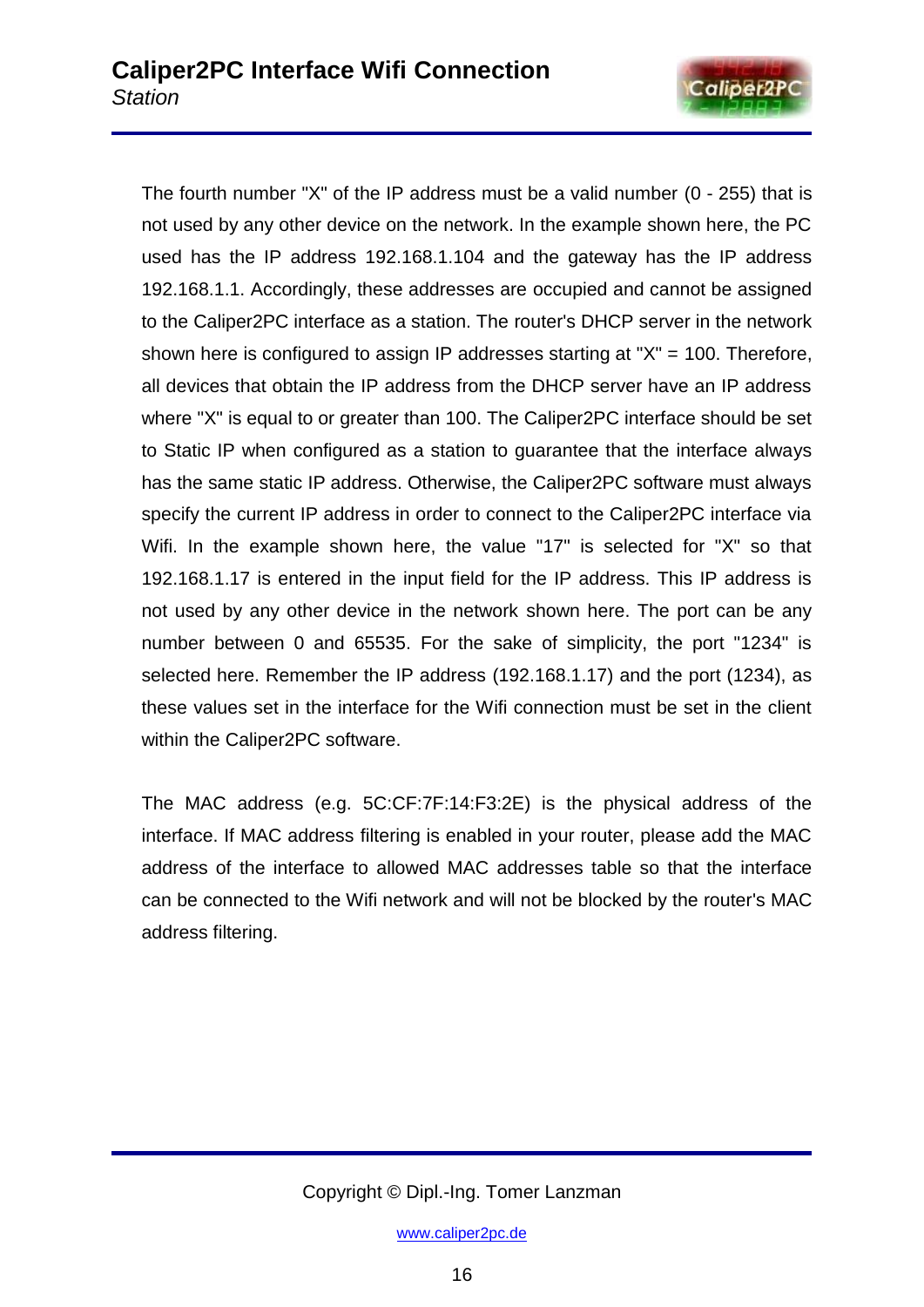

| Station                                    | Access Point        |                           |                                                                                                                                                                       |                   |       |                |
|--------------------------------------------|---------------------|---------------------------|-----------------------------------------------------------------------------------------------------------------------------------------------------------------------|-------------------|-------|----------------|
|                                            | DHCP / Static IP    | Static IP<br>$\checkmark$ | Wifi Module                                                                                                                                                           |                   | Mode: | Station        |
| <b>IP Address</b><br>Gateway<br>Subnetmask |                     | 192 168 1 17              | Wifi Module Ready<br>AT version: 1.4.0.0(May 5 2017 16:10:59)<br>۸<br>SDK version: 2.1.0(116b762)<br>compile time:Aug 12 2018 14:43:25<br>Caliper2PC by Tomer Lanzman |                   |       |                |
|                                            |                     | 192 168 1 1               |                                                                                                                                                                       |                   |       |                |
|                                            |                     | 255.255.255.0             |                                                                                                                                                                       |                   |       |                |
| Port                                       |                     | 1234                      |                                                                                                                                                                       |                   |       | $\checkmark$   |
| <b>MAC Address</b>                         |                     | 5c:cf:7f:14f3:2e          | Connect to AP                                                                                                                                                         | $\mathbf{X}$ ii   |       |                |
| Wifi SSID                                  |                     | My SSID                   | TCP Client Connected                                                                                                                                                  |                   |       |                |
| Wifi Password                              |                     |                           | Near APs                                                                                                                                                              |                   |       |                |
|                                            | AP MAC Address      | 00:00:00:00:00:00         | SSID                                                                                                                                                                  | <b>RSSID</b>      |       | Encryption     |
|                                            | Initialization Time | 9s<br>v                   |                                                                                                                                                                       |                   |       |                |
|                                            |                     | Set Station               |                                                                                                                                                                       |                   |       |                |
|                                            | Read Module         | Read Flash                | <b>Insert Network</b>                                                                                                                                                 |                   |       | Search Network |
| Status                                     |                     |                           |                                                                                                                                                                       |                   |       |                |
| Done!!!                                    |                     |                           |                                                                                                                                                                       | Initialize Module |       | OK.            |

Please set the "Initialization Time" to 9 seconds. This is the time the interface will try to connect via Wifi before the USB interface is activated. The initialization time depends on the respective router or access point. The selected 9 seconds should be sufficient for most devices. All values used in this example are shown in the following table:

| <b>Field</b>      | <b>Value</b> | <b>Meaning</b>                                                                                                |
|-------------------|--------------|---------------------------------------------------------------------------------------------------------------|
| DHCP / Static IP  | Static IP    | Caliper2PC Interface has<br>a fixed IP address and<br>does not obtain it from<br>the router's DHCP<br>server. |
| <b>IP Address</b> | 192.168.1.17 | IP Address of the<br>Caliper2PC Interface                                                                     |
| Gateway           | 192.168.1.1  | <b>IP Address of the Default</b><br>Gateway (= $Router's IP$ )                                                |

Copyright © Dipl.-Ing. Tomer Lanzman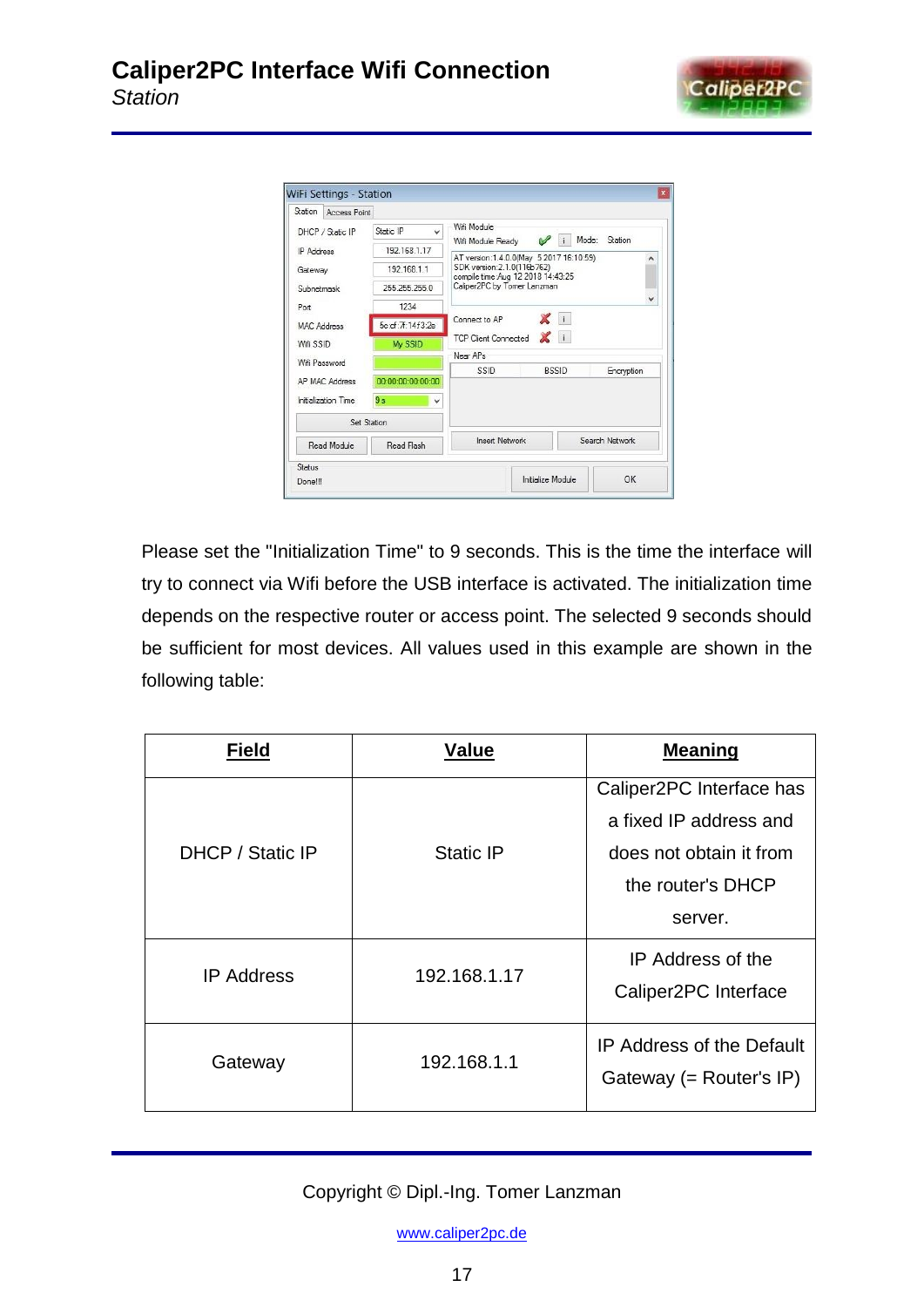

| <b>Subnetmask</b>          | 255.255.255.0     | Subnet mask of the Wifi<br><b>Network</b>                                                       |
|----------------------------|-------------------|-------------------------------------------------------------------------------------------------|
| Port                       | 1234              | Port Number that must<br>be used by the Client                                                  |
| <b>MAC Address</b>         | 5C:CF:7F:14:F3:2E | Physical Address of the<br>Caliper2PC Interface                                                 |
| <b>Initialization Time</b> | 9 Seconds         | The time the interface<br>tries to connect via Wifi<br>before the USB interface<br>is activated |

Change the values specified in the table only if absolutely necessary. After all values have been set, they must be written into the flash memory. Please click the button "Set Station".

| Station<br>Access Point  |   |                           |                                                                   |                   |              |                     |
|--------------------------|---|---------------------------|-------------------------------------------------------------------|-------------------|--------------|---------------------|
| 1 DHCP / Static IP       |   | Static IP<br>$\checkmark$ | Wifi Module                                                       |                   | Mode:        | <b>Access Point</b> |
| <b>IP Address</b>        | 2 | 192.168.1.17              | Wifi Module Ready<br>AT version:1.4.0.0(May 5 2017 16:10:59)      | $\mathscr{A}$     |              |                     |
| Gateway                  | 3 | 192 168 1 1               | SDK version: 2.1.0(116b762)<br>compile time: Aug 12 2018 14:43:25 |                   |              |                     |
| Subnetmask               | Δ | 255.255.255.0             | Caliper2PC by Tomer Lanzman                                       |                   |              |                     |
| Port                     | 5 | 1234                      |                                                                   |                   |              | v                   |
| <b>MAC Address</b>       |   | 5c:cf:7f:14f3:2e          | Connect to AP                                                     |                   | XII          |                     |
| Wifi SSID                |   | My SSID                   | <b>TCP Client Connected</b>                                       | $\mathbf{X}$      |              |                     |
| Wifi Password            |   | My Password               | Near APs                                                          |                   |              |                     |
| AP MAC Address           |   | 00:00:00:00:00:00         | SSID                                                              |                   | <b>BSSID</b> | Encryption          |
| Initialization Time 6 9s |   | v                         |                                                                   |                   |              |                     |
|                          |   | Set Station               |                                                                   |                   |              |                     |
| Read Module              |   | Read Flash                | <b>Insert Network</b>                                             |                   |              | Search Network      |
| Status                   |   |                           |                                                                   |                   |              |                     |
| Ready                    |   |                           |                                                                   | Initialize Module |              | OK                  |

Copyright © Dipl.-Ing. Tomer Lanzman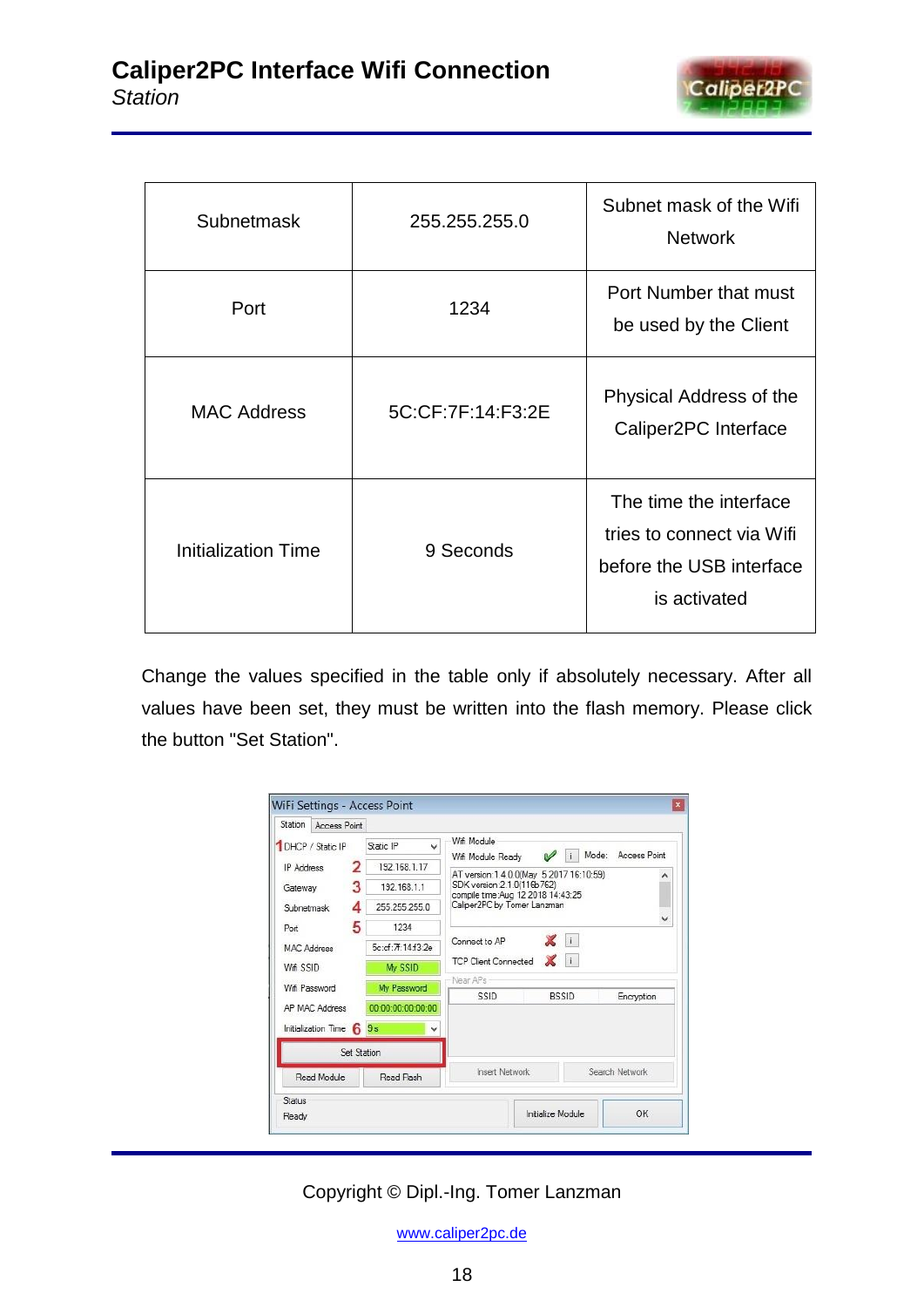

As soon as all values have been written into the flash memory, the status "Done!!!" appears. The Wifi module can now be initialized. To initialize the module, please click the "Initialize Module" button that is shown in orange. Close the Caliper2PC software and then restart it.

| Station<br>Access Point |                   |                                                                         |                     |
|-------------------------|-------------------|-------------------------------------------------------------------------|---------------------|
| DHCP / Static IP        | Static IP<br>v    | Wifi Module                                                             |                     |
| <b>IP</b> Address       | 192.168.1.17      | Mode:<br>V<br>Wifi Module Ready                                         | <b>Access Point</b> |
| Gateway                 | 192 168 1 1       | AT version: 1.4.0.0(May 5 2017 16:10:59)<br>SDK version: 2.1.0(116b762) | ۸                   |
| Subnetmask              | 255 255 255 0     | compile time: Aug 12 2018 14:43:25<br>Caliper2PC by Tomer Lanzman       |                     |
| Port                    | 1234              |                                                                         |                     |
| <b>MAC Address</b>      | 5c:cf:7f:14f3:2e  | Xi<br>Connect to AP                                                     |                     |
| Wifi SSID               | My SSID           | $\mathbb{Z}$ 1<br><b>TCP Client Connected</b>                           |                     |
| Wifi Password           |                   | Near APs                                                                |                     |
| AP MAC Address          | 00:00:00:00:00:00 | SSID<br><b>BSSID</b>                                                    | Encryption          |
| Initialization Time     | 9s<br>٧           |                                                                         |                     |
|                         | Set Station       |                                                                         |                     |
| Read Module             | Read Flash        | <b>Insert Network</b><br>Search Network                                 |                     |
| Status                  |                   |                                                                         |                     |

After the Caliper2PC software has been restarted, open the "WiFi Settings" window and wait until the status is set to "Done!!!". Click the "Read Flash" button so that the software will fill the input masks with the values from the flash memory.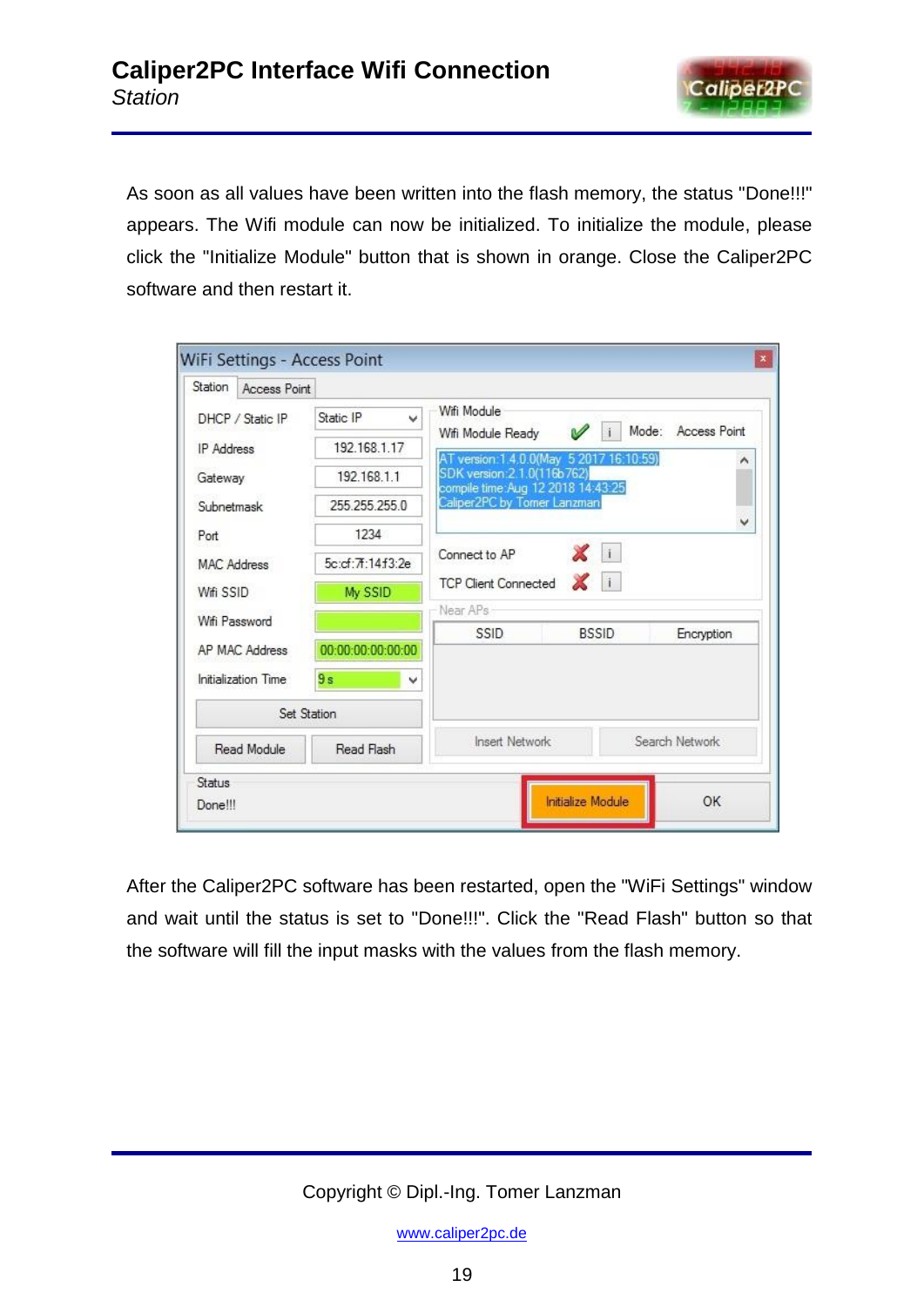

| Station<br>Access Point    |                           |                                                                                |                  |
|----------------------------|---------------------------|--------------------------------------------------------------------------------|------------------|
| DHCP / Static IP           | Static IP<br>$\checkmark$ | Wifi Module                                                                    | Mode:<br>Station |
| <b>IP</b> Address          | 192 168 1 17              | $\mathscr{A}$<br>Wifi Module Ready<br>AT version: 1.4.0.0(May 5 2017 16:10:59) | ^                |
| Gateway                    | 192 168 1 1               | SDK version: 2.1.0(116b762)<br>compile time: Aug 12 2018 14:43:25              |                  |
| Subnetmask                 | 255.255.255.0             | Caliper2PC by Tomer Lanzman                                                    |                  |
| Port                       | 1234                      |                                                                                | $\checkmark$     |
| MAC Address                | 5c:cf: 7f:14f3:2e         | $\mathbf{X}$ i<br>Connect to AP                                                |                  |
| Wifi SSID                  | My SSID                   | $\mathbf{X}$ i<br><b>TCP Client Connected</b>                                  |                  |
| Wifi Password              |                           | Near APs                                                                       |                  |
| AP MAC Address             | 00:00:00:00:00:00         | SSID<br><b>BSSID</b>                                                           | Encryption       |
| <b>Initialization Time</b> | 9s<br>v                   |                                                                                |                  |
|                            | Set Station               |                                                                                |                  |
| Read Module                | Read Flash                | <b>Insert Network</b><br>Search Network                                        |                  |
| Status                     |                           |                                                                                |                  |
| Done!!!                    |                           | Initialize Module                                                              | OK               |

Click the "Search Network" button to search for available Wifi networks near the Caliper2PC interface.

| Station                   | Access Point        |                                         |                                                                                                                                            |                   |             |
|---------------------------|---------------------|-----------------------------------------|--------------------------------------------------------------------------------------------------------------------------------------------|-------------------|-------------|
|                           | DHCP / Static IP    | Static IP<br>v                          | Wifi Module                                                                                                                                | Mode:             | Station     |
| <b>IP Address</b>         |                     | 192.168.1.17                            | Wifi Module Ready                                                                                                                          |                   | ́           |
| Gateway<br>Subnetmask     |                     | 192 168 1.1                             | AT version:1.4.0.0(May 5 2017 16:10:59)<br>SDK version: 2.1.0(116b762)<br>compile time:Aug 12 2018 14:43:25<br>Caliper2PC by Tomer Lanzman |                   |             |
|                           |                     | 255.255.255.0                           |                                                                                                                                            |                   |             |
| Port                      |                     | 1234                                    |                                                                                                                                            |                   |             |
|                           | <b>MAC Address</b>  | 5c:cf:7f:14f3:2e                        | Connect to AP                                                                                                                              | X i               |             |
| Wifi SSID                 |                     | My SSID                                 | <b>TCP Client Connected</b>                                                                                                                | Xi                |             |
|                           | Wifi Password       |                                         | Near APs                                                                                                                                   |                   |             |
|                           |                     |                                         | <b>SSID</b>                                                                                                                                | <b>BSSID</b>      | Encryption  |
|                           | AP MAC Address      | 00:00:00:00:00:00                       | Lanzman 2.4GHz                                                                                                                             | 12:34:56:78:9A:BC | <b>OPEN</b> |
|                           | Initialization Time | 9s<br>v                                 |                                                                                                                                            |                   |             |
|                           |                     | Set Station                             |                                                                                                                                            |                   |             |
| Read Module<br>Read Flash |                     | Search Network<br><b>Insert Network</b> |                                                                                                                                            |                   |             |
| Status                    |                     |                                         |                                                                                                                                            |                   |             |
| Done!!!                   |                     |                                         |                                                                                                                                            | Initialize Module | OK          |

Copyright © Dipl.-Ing. Tomer Lanzman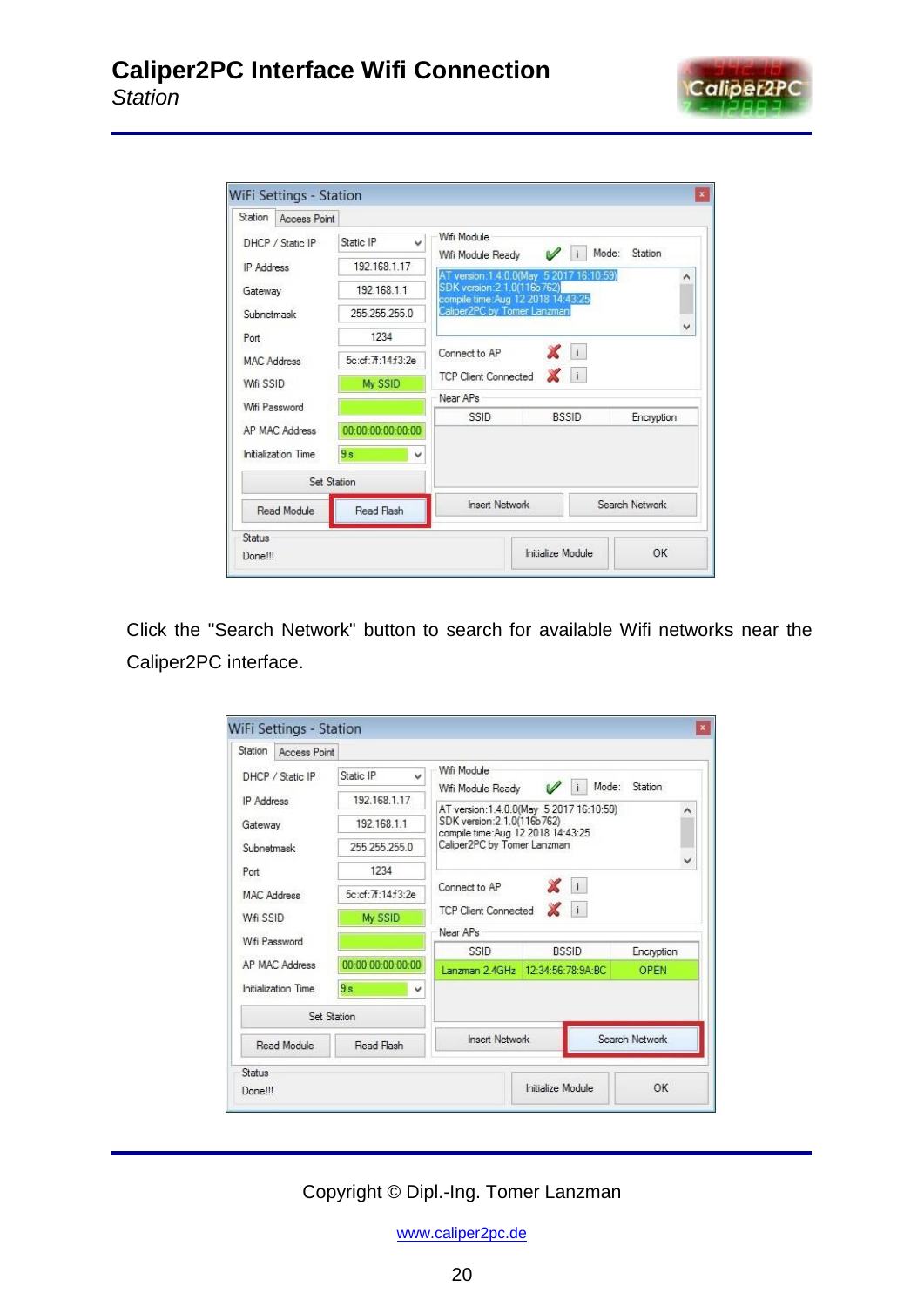

Select your Wifi network from the "Near APs" table and then click the "Insert Network" button to insert the Wifi SSID and the AP MAC Address (BSSID) into the green input fields.

| Station<br>Access Point   |                   |                                                                                                                   |                   |                |  |  |
|---------------------------|-------------------|-------------------------------------------------------------------------------------------------------------------|-------------------|----------------|--|--|
| DHCP / Static IP          | Static IP<br>v    | Wifi Module                                                                                                       | Mode:             | Station        |  |  |
| IP Address                | 192.168.1.17      | Wifi Module Ready                                                                                                 |                   |                |  |  |
| Gateway                   | 192.168.1.1       | AT version: 1.4.0.0(May 5 2017 16:10:59)<br>۸<br>SDK version: 2.1.0(116b762)<br>compile time:Aug 12 2018 14:43:25 |                   |                |  |  |
| Subnetmask                | 255.255.255.0     | Caliper2PC by Tomer Lanzman                                                                                       |                   |                |  |  |
| Port                      | 1234              |                                                                                                                   |                   | v              |  |  |
| MAC Address               | 5c:cf:7f:14f3:2e  | $\mathbb{X}$ i<br>Connect to AP                                                                                   |                   |                |  |  |
| Wifi SSID                 | Lanzman 2.4GHz    | <b>TCP Client Connected</b>                                                                                       | XII               |                |  |  |
| Wifi Password             |                   | Near APs<br>SSID                                                                                                  | <b>BSSID</b>      | Encryption     |  |  |
| AP MAC Address            | 12:34:56:78:9A:BC | Lanzman 2.4GHz                                                                                                    | 12:34:56:78:9A:BC | <b>OPEN</b>    |  |  |
| Initialization Time       | 9s<br>v           |                                                                                                                   |                   |                |  |  |
|                           | Set Station       |                                                                                                                   |                   |                |  |  |
| Read Module<br>Read Flash |                   | <b>Insert Network</b>                                                                                             |                   | Search Network |  |  |
| Status                    |                   |                                                                                                                   |                   |                |  |  |
| Done!!!                   |                   | Initialize Module                                                                                                 |                   | OK             |  |  |

If your Wifi network is not encrypted, leave the input field "Wifi Password" empty. If your Wifi network is encrypted, enter the Wifi password into the input field. Click the "Set Station" button to write the values to the flash memory. After the status has been set to "Done!!!", click the "Initialize Module" button that appears in orange color.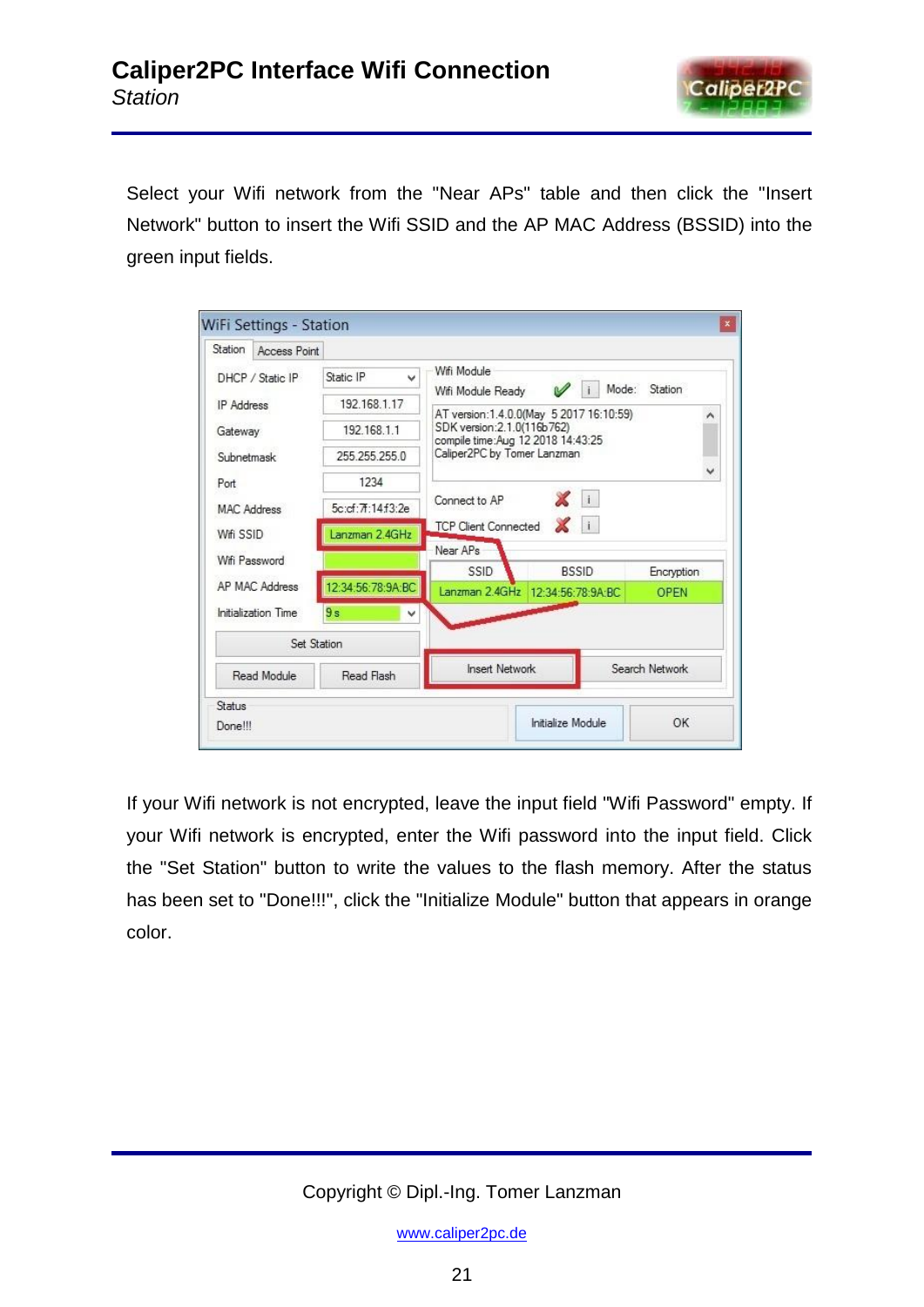

| Access Point                       |                                         |                        |                                                                                                                                                                                                                                                                                  |  |  |
|------------------------------------|-----------------------------------------|------------------------|----------------------------------------------------------------------------------------------------------------------------------------------------------------------------------------------------------------------------------------------------------------------------------|--|--|
| Static IP<br>DHCP / Static IP<br>v | Wifi Module                             |                        |                                                                                                                                                                                                                                                                                  |  |  |
| 192.168.1.17                       |                                         |                        | Station                                                                                                                                                                                                                                                                          |  |  |
| 192.168.1.1                        |                                         |                        | ^                                                                                                                                                                                                                                                                                |  |  |
| 255.255.255.0                      |                                         |                        |                                                                                                                                                                                                                                                                                  |  |  |
| 1234                               |                                         |                        | v                                                                                                                                                                                                                                                                                |  |  |
| 5c:cf:7f:14f3:2e                   | Connect to AP                           |                        |                                                                                                                                                                                                                                                                                  |  |  |
| Lanzman 2.4GHz                     |                                         |                        |                                                                                                                                                                                                                                                                                  |  |  |
|                                    | Near APs                                |                        |                                                                                                                                                                                                                                                                                  |  |  |
|                                    | SSID                                    | <b>BSSID</b>           | Encryption                                                                                                                                                                                                                                                                       |  |  |
| AP MAC Address                     |                                         |                        | <b>OPEN</b>                                                                                                                                                                                                                                                                      |  |  |
| 9s<br>Initialization Time          |                                         |                        |                                                                                                                                                                                                                                                                                  |  |  |
| Set Station                        |                                         |                        |                                                                                                                                                                                                                                                                                  |  |  |
| Read Module<br>Read Flash          | <b>Insert Network</b><br>Search Network |                        |                                                                                                                                                                                                                                                                                  |  |  |
|                                    |                                         |                        |                                                                                                                                                                                                                                                                                  |  |  |
|                                    |                                         | 12:34:56:78:9A:BC<br>v | Mode:<br>V<br>Lί<br>Wifi Module Ready<br>AT version: 1.4.0.0(May 5 2017 16:10:59)<br>SDK version: 2.1.0(116b762)<br>compile time: Aug 12 2018 14:43:25<br>Caliper2PC by Tomer Lanzman<br>Xi<br>$\mathbb{Z}$ i<br><b>TCP Client Connected</b><br>Lanzman 2.4GHz 12:34:56:78:9A:BC |  |  |

Close the Caliper2PC software and then restart it. The Caliper2PC interface is now configured as a station and can be connected to the host via your Wifi network.

## Copyright © Dipl.-Ing. Tomer Lanzman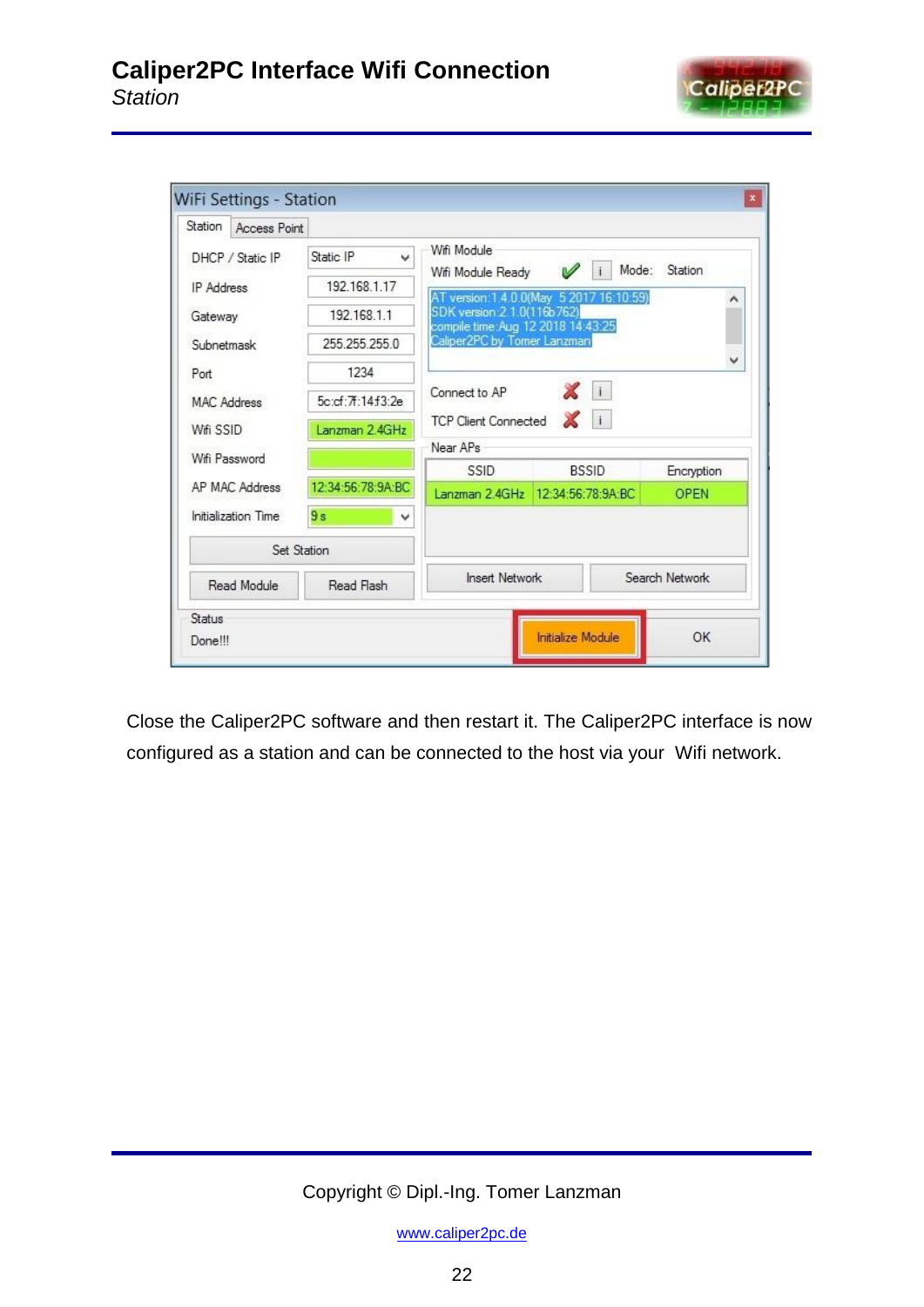

# **Connecting to the Caliper2PC interface as station through Wifi**

**Please Note:** Before the Caliper2PC software can communicate with the interface through Wifi, it must be ensured that there is no existing USB connection to the host (see page 25).

Start the Caliper2PC software and open the window "TCP / IP Client" like this:

*"Main menu" -> "Input" -> "* TCP/IP Client*"*

| IP Address                    | 192.168.1.17 |   |
|-------------------------------|--------------|---|
| Port                          | 1234         |   |
| Auto Connect on program start |              | ✔ |
| Auto Connect on disconnection |              | ✔ |
|                               | Save         |   |
| <b>TCP Status</b>             | Connected    |   |
|                               |              |   |
| Connected                     |              |   |
|                               |              |   |
| Disconnect                    | Connect      |   |

Please enter the IP address of the Caliper2PC interface (for example 192.168.1.17 see page 16) in the "TCP / IP Client" window's "IP Address" field. In the "Port" field, enter the port number defined in the interface (for example, 1234 see page 16). Then click the "Save" button to apply the values. Click on the "Connect" button to connect the TCP / IP client to the Caliper2PC interface.

Copyright © Dipl.-Ing. Tomer Lanzman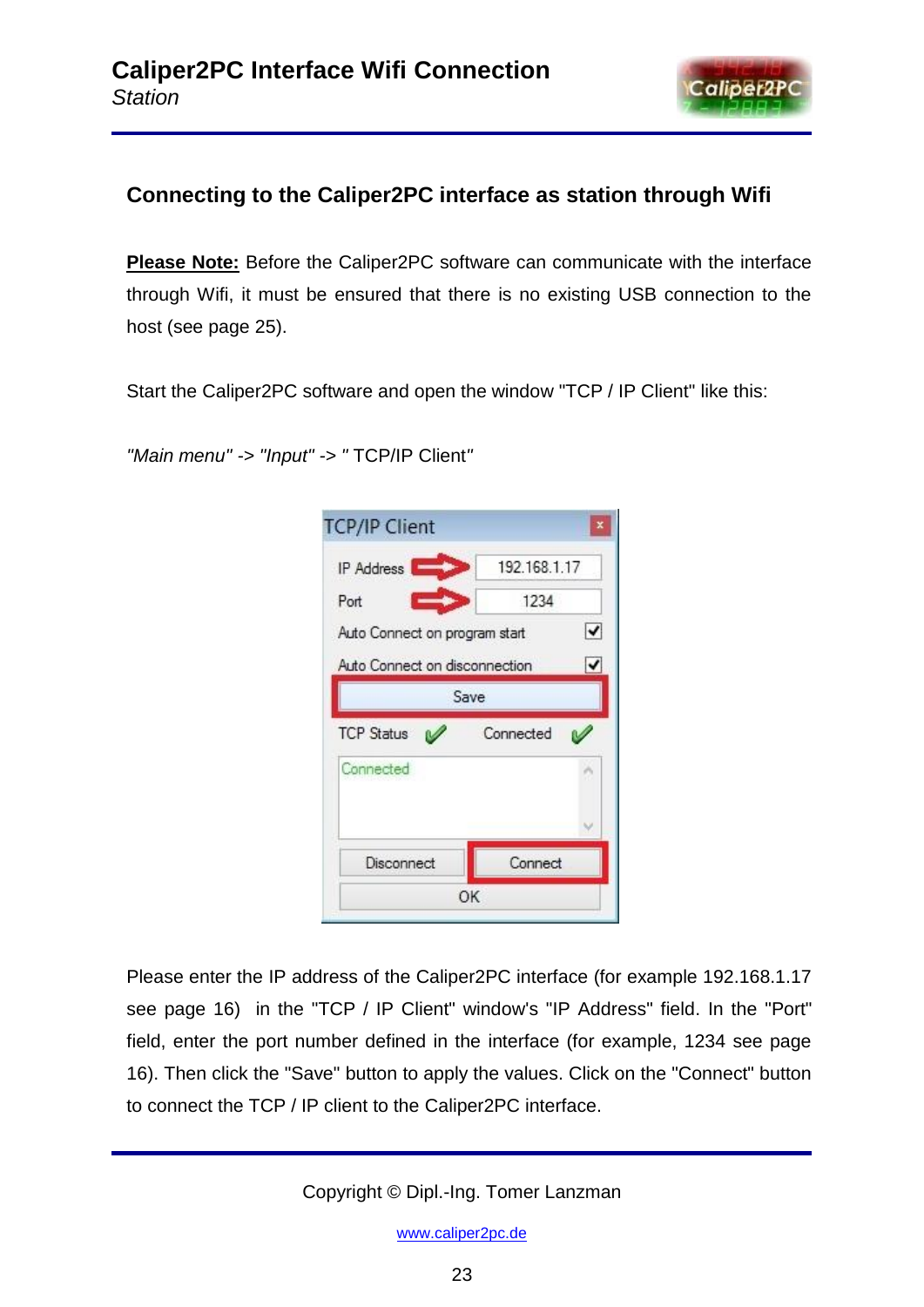

As soon as the TCP / IP client has been successfully connected, the Wifi icon appears in orange within the Caliper2PC software.



As soon as communication between the Caliper2PC software and the interface has been successfully established, the Wifi symbol appears in the software as an active transmission mast (green, blue, red).



An established Wifi connection is signalized in the Caliper2PC interface by a blue LED.



Copyright © Dipl.-Ing. Tomer Lanzman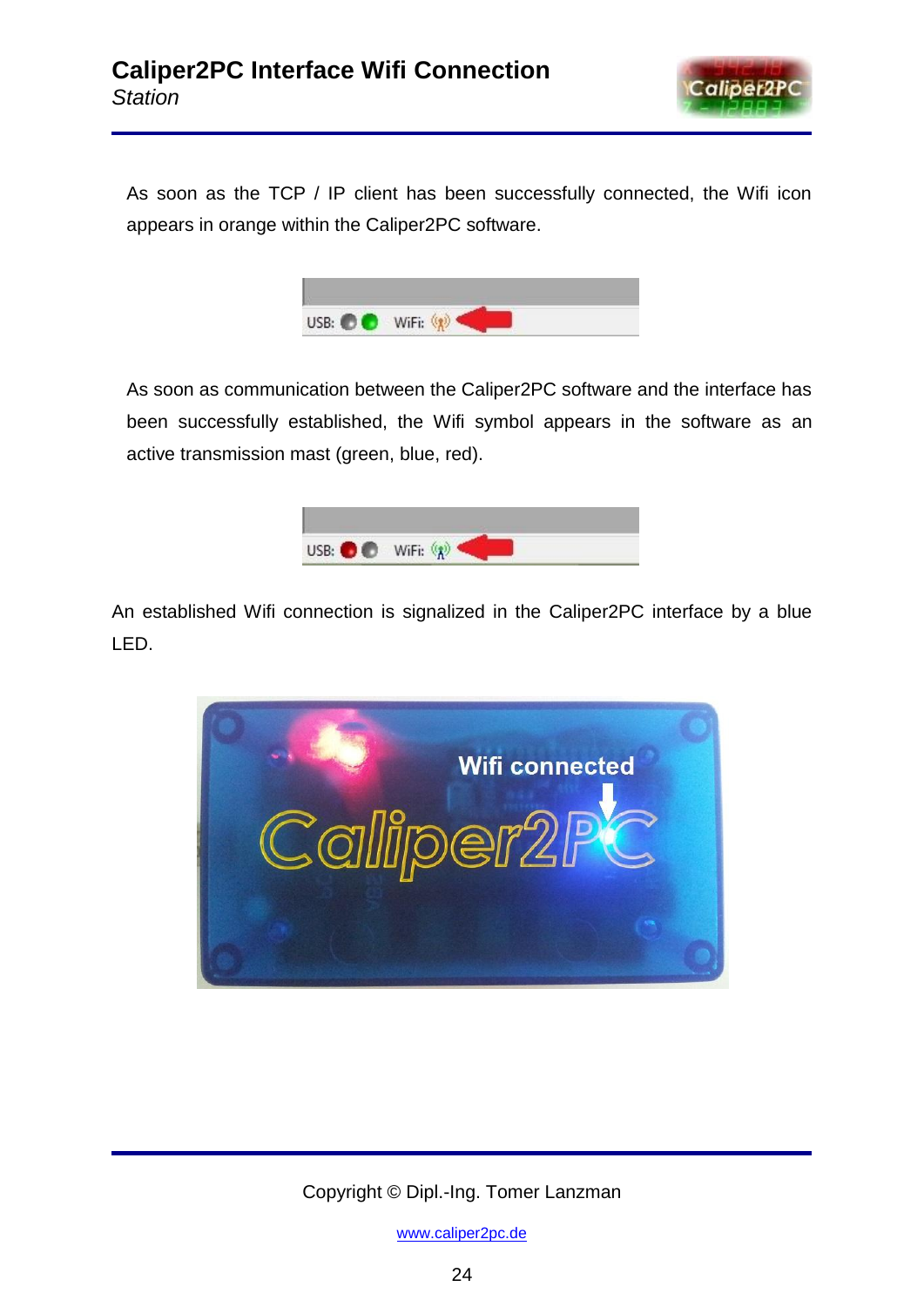

## **USB- and Wifi-Connection**

The Caliper2PC interface has 2 different ways to communicate with the host. However, it cannot be connected simultaneously via USB and Wifi. The USB connection has the first priority. Only if there is no USB connection between the Caliper2PC interface and the host, the interface can be connected via Wifi. If the interface is powered by a 5V USB power supply (such as a mobile phone charger), there is no USB connection to the host and the interface is able to communicate with the software via Wifi. If the Caliper2PC interface is connected to the host through USB, Wifi communication cannot be established. In the Caliper2PC software, the USB connection to the host can be softwarely separated so that a Wifi connection can be established despite the connected USB cable. The USB connection can be disabled this way:

*"Main menu" -> "Input" -> "Disable USB"*



#### Copyright © Dipl.-Ing. Tomer Lanzman